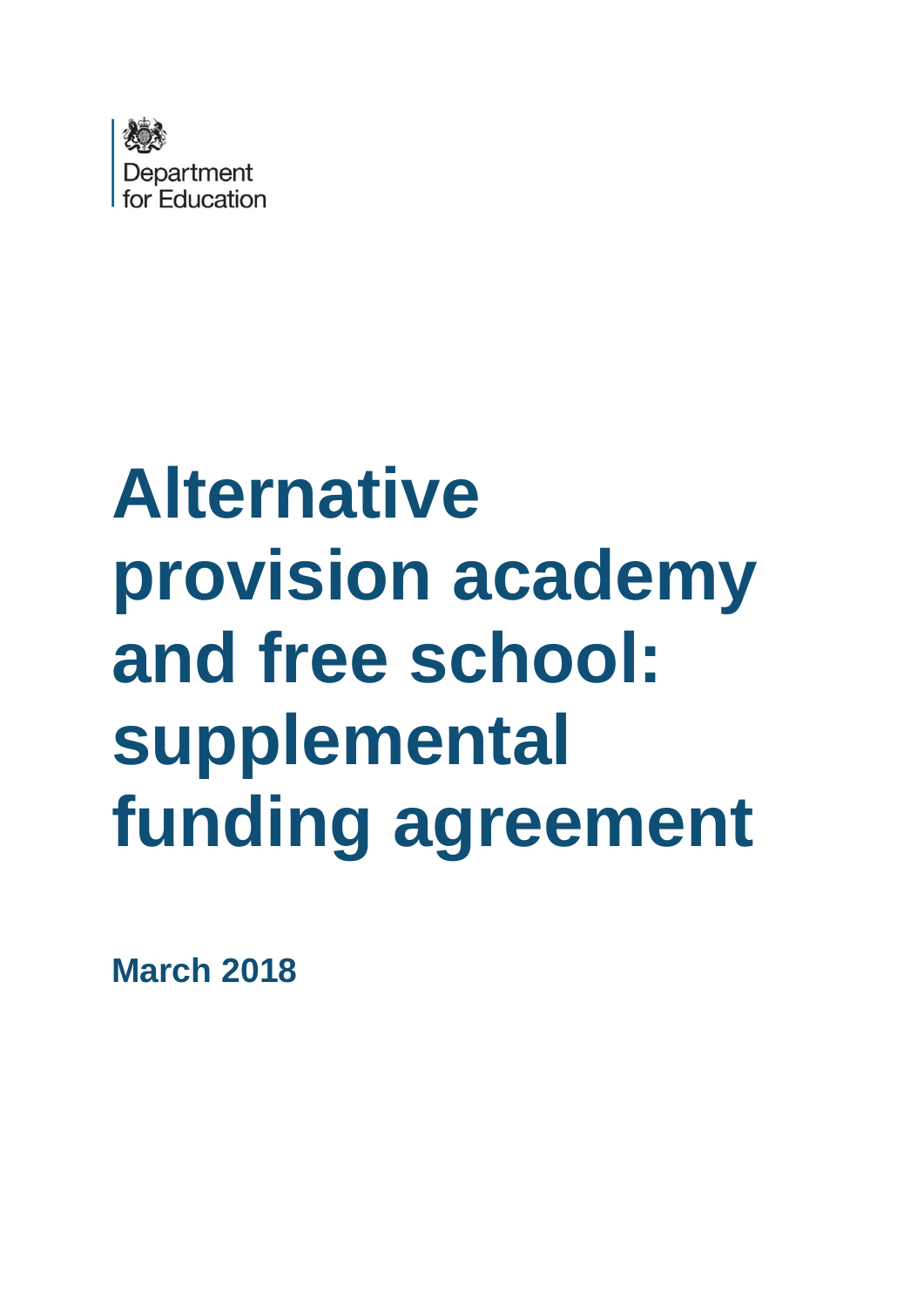# **Contents**

| <b>SUMMARY SHEET</b>                                   | $\overline{\mathbf{4}}$ |
|--------------------------------------------------------|-------------------------|
| Information about the Academy:                         | $\overline{4}$          |
| <b>1.ESTABLISHING THE ACADEMY</b>                      | $\overline{7}$          |
| Definitions and interpretation                         | $\overline{7}$          |
| The Academy                                            | 9                       |
| <b>2.RUNNING OF THE ACADEMY</b>                        | 9                       |
| <b>Teachers and staff</b>                              | 9                       |
| <b>Pupils</b>                                          | 9                       |
| <b>SEN unit</b>                                        | 10                      |
| Charging                                               | 11                      |
| Admissions                                             | 11                      |
| Curriculum                                             | 13                      |
| <b>3.GRANT FUNDING</b>                                 | 14                      |
| <b>General Annual Grant (GAG)</b>                      | 14                      |
| <b>Calculation of GAG</b>                              | 15                      |
| Other relevant funding                                 | 16                      |
| <b>4.LAND</b>                                          | 17                      |
| Version 2: existing leasehold site                     | 22                      |
| <b>5.TERMINATION</b>                                   | 60                      |
| Termination by either party                            | 60                      |
| <b>Termination Warning Notice</b>                      | 61                      |
| Termination by the Secretary of State after inspection | 62                      |
| Termination by the Secretary of State                  | 63                      |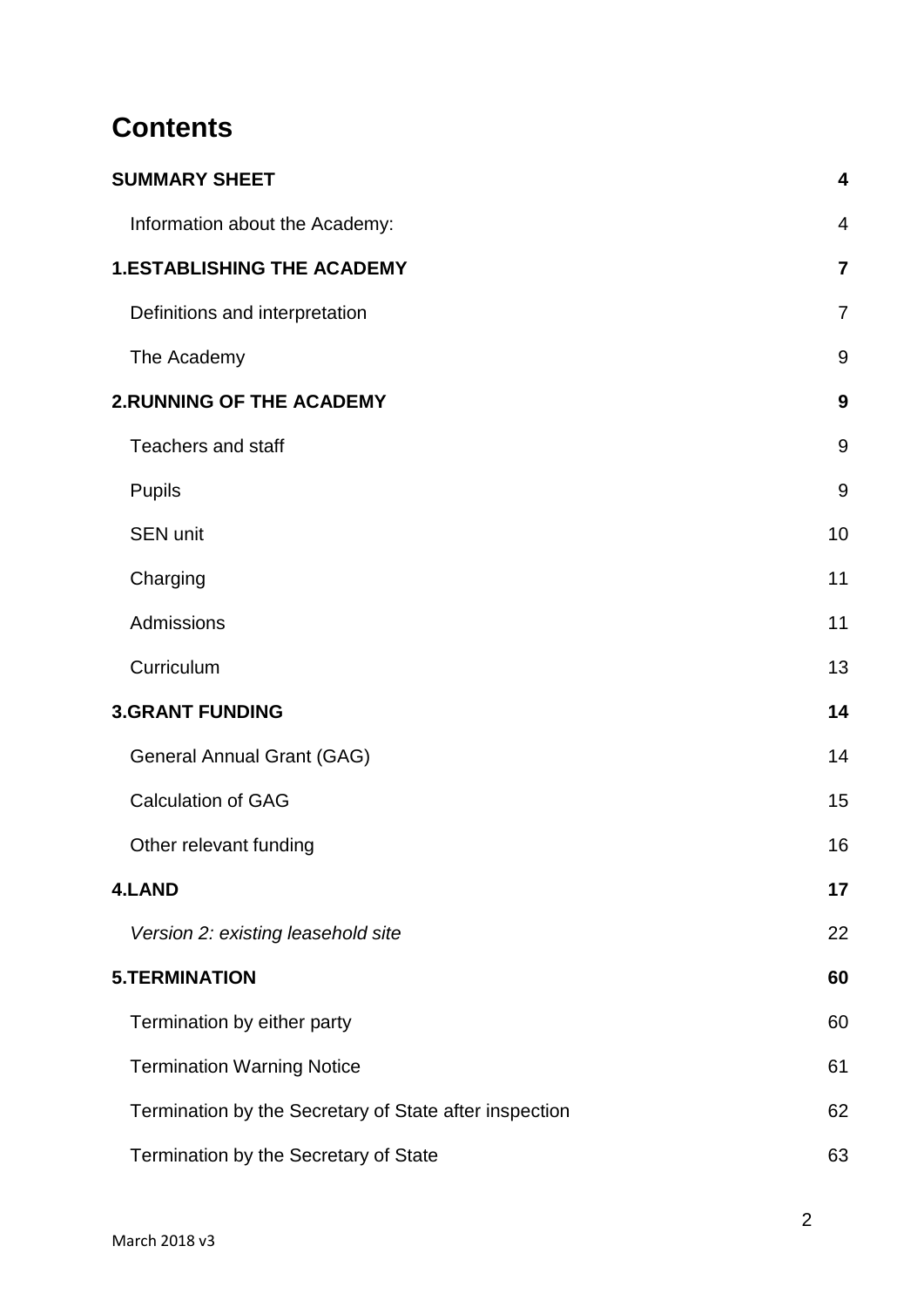| Funding and admission during notice period                                                | 65 |
|-------------------------------------------------------------------------------------------|----|
| Notice of intention to terminate by Academy Trust                                         | 65 |
| Effect of termination                                                                     | 68 |
| <b>6.OTHER CONTRACTUAL ARRANGEMENTS</b>                                                   | 69 |
| Annexes                                                                                   | 69 |
| The Master Agreement                                                                      | 69 |
| General                                                                                   | 69 |
| <b>ANNEXES</b>                                                                            | 72 |
| 7. ADMISSION OF CHILDREN AND YOUNG PEOPLE WITH EDUCATION,<br><b>HEALTH AND CARE PLANS</b> | 72 |
| <b>8.ADMISSION OF CHILDREN WITH A STATEMENT OF SPECIAL</b><br><b>EDUCATIONAL NEEDS</b>    | 72 |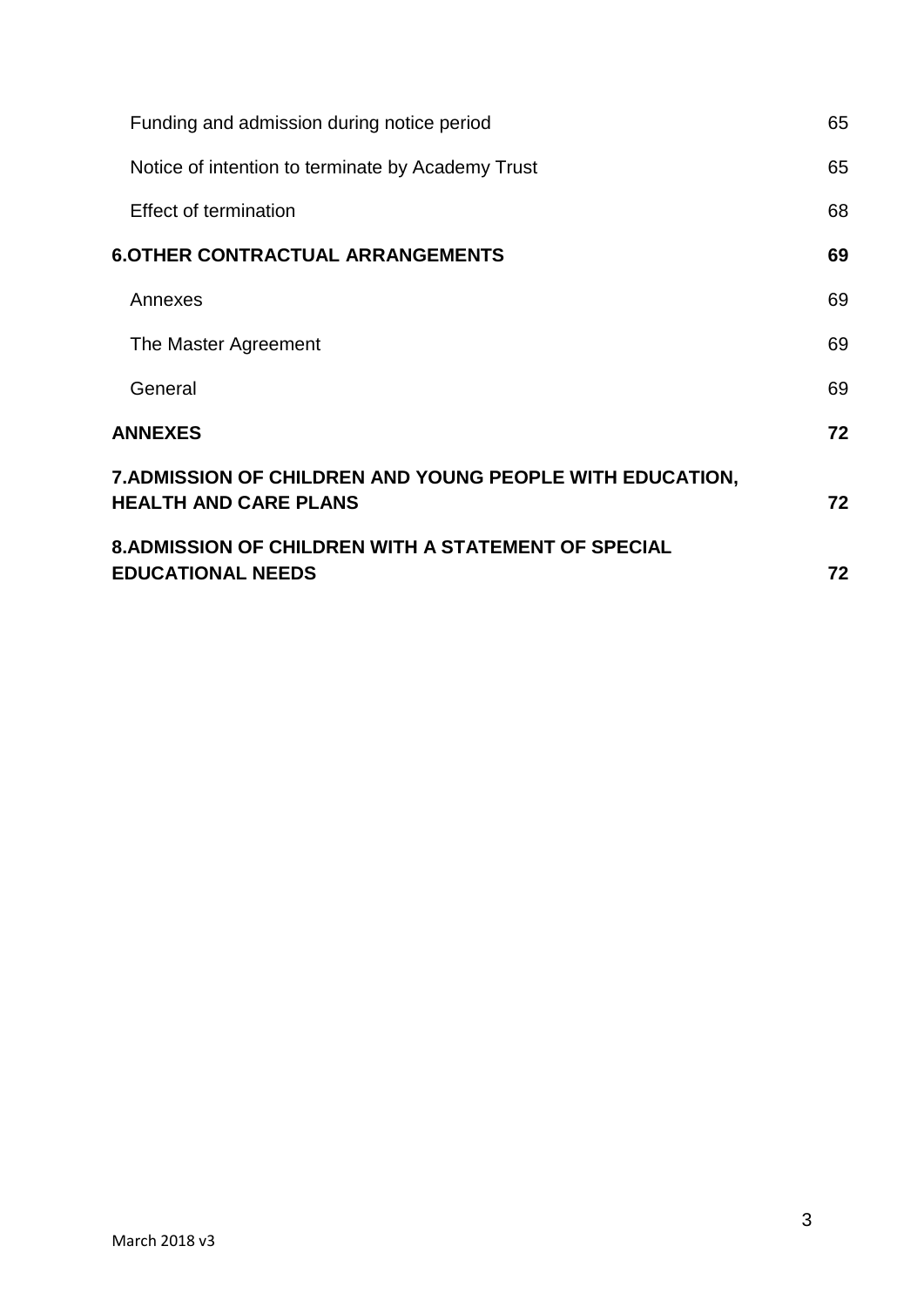# <span id="page-3-0"></span>**SUMMARY SHEET**

#### <span id="page-3-1"></span>**Information about the Academy:**

| <b>Name of Academy Trust</b>                                 | The Bolton Impact Trust               |
|--------------------------------------------------------------|---------------------------------------|
| <b>Company number</b>                                        | 09971348                              |
| <b>Date of Master Funding</b><br><b>Agreement</b>            |                                       |
| Name of academy                                              | The Personal Learning Centre          |
| <b>Opening date</b>                                          | 1 April 2016                          |
| Type of academy (indicate<br>whether academy or free school) | <b>Alternative Provision Academy</b>  |
| Name of predecessor school<br>(where applicable)             | The Young Mums Unit                   |
| <b>Capacity number</b>                                       | 16                                    |
| Age range                                                    | $13 - 16$                             |
| Number of sixth form places                                  | N/A                                   |
| <b>Number of boarding places</b>                             | N/A                                   |
| <b>SEN unit / Resource provision</b>                         | N/A                                   |
| <b>Land arrangements</b>                                     | Version 2                             |
| (Version 1-8 or other)                                       |                                       |
| Address and title number of Land                             | 97-99 Chorley Street, Bolton, BL1 4AL |
|                                                              | With title number: GM845969           |
|                                                              |                                       |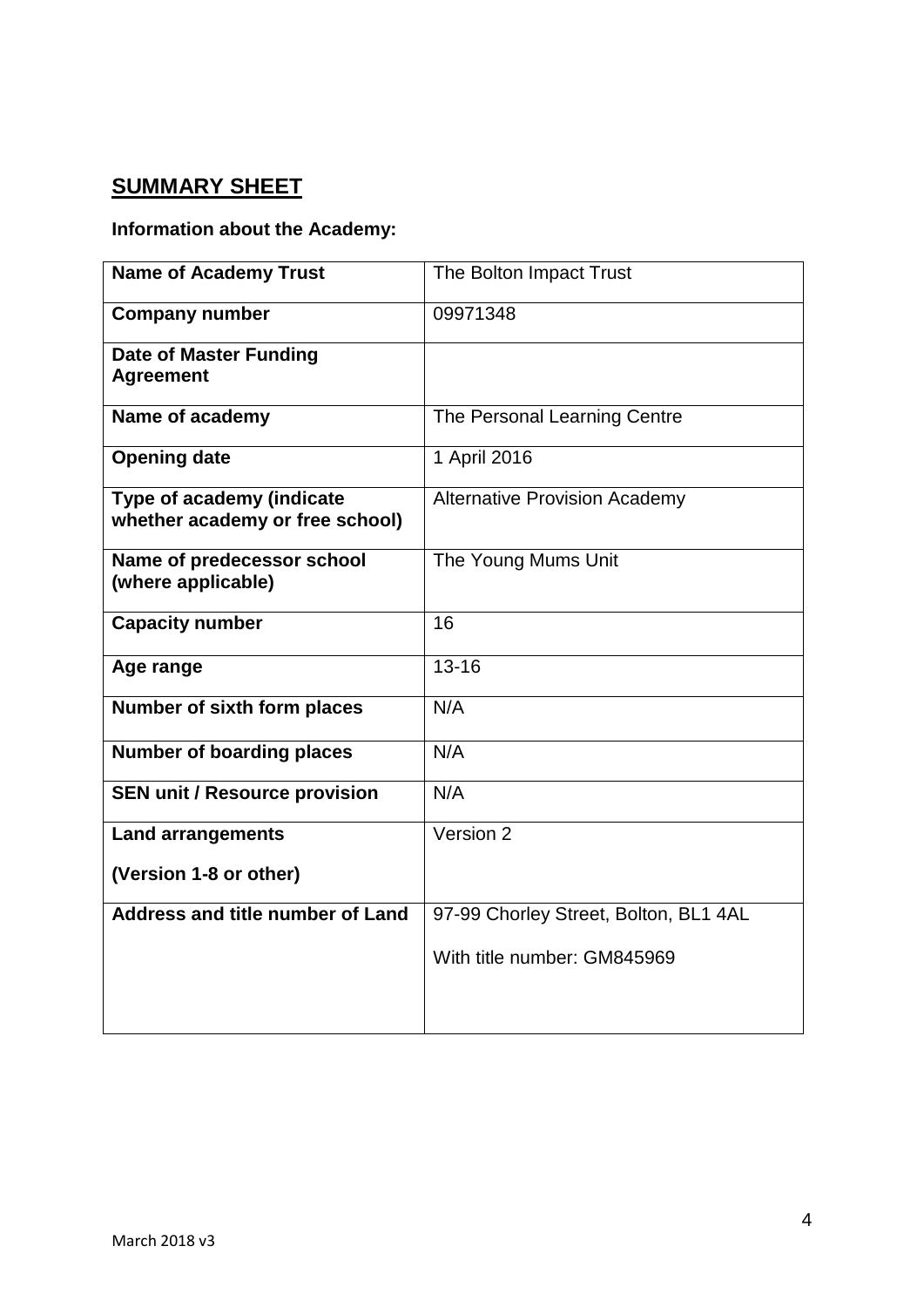**Please confirm which clause variations have been applied or marked as 'Not used'**

| <b>Clause No.</b> | <b>Descriptor</b>                                                                                                              | <b>Applied</b> | Not used |
|-------------------|--------------------------------------------------------------------------------------------------------------------------------|----------------|----------|
| 1.1               | Only applies to free schools and new<br>provision academies                                                                    |                | X        |
| 2.D, 2.E          | Only applies where the academy has an<br><b>SEN unit</b>                                                                       |                | X        |
| 2.F               | Only applies where there was a<br>predecessor independent school                                                               |                | X        |
| 2.1               | Clause does not apply to free schools<br>(unless there was a predecessor<br>independent school), or new provision<br>academies | X              |          |
| 2.U               | Clause reflects the requirements for<br>religious education and daily collective<br>worship                                    |                | X        |
| 3.C               | Clause only applies to full sponsored and<br>intermediate sponsored academies with<br>approved Academy Action Plans            |                | X        |
| 3.D               | Clause does not apply to free schools<br>(unless there was a predecessor<br>independent school), or new provision<br>academies | X              |          |
| 5.G.1             | Clause applies only to a boarding<br>academy/boarding free school                                                              |                | X        |
| 5.1               | Clause only applies to sponsored<br>academies                                                                                  |                | X        |
| 5.K               | Clause applies to free schools and may be<br>applied to new provision academies                                                |                | X        |
| 5.L               | Clause applies to free schools and may be<br>applied to new provision academies                                                |                | X        |
| 5.M               | Clause applies to free schools and may be<br>applied to new provision academies                                                |                | X        |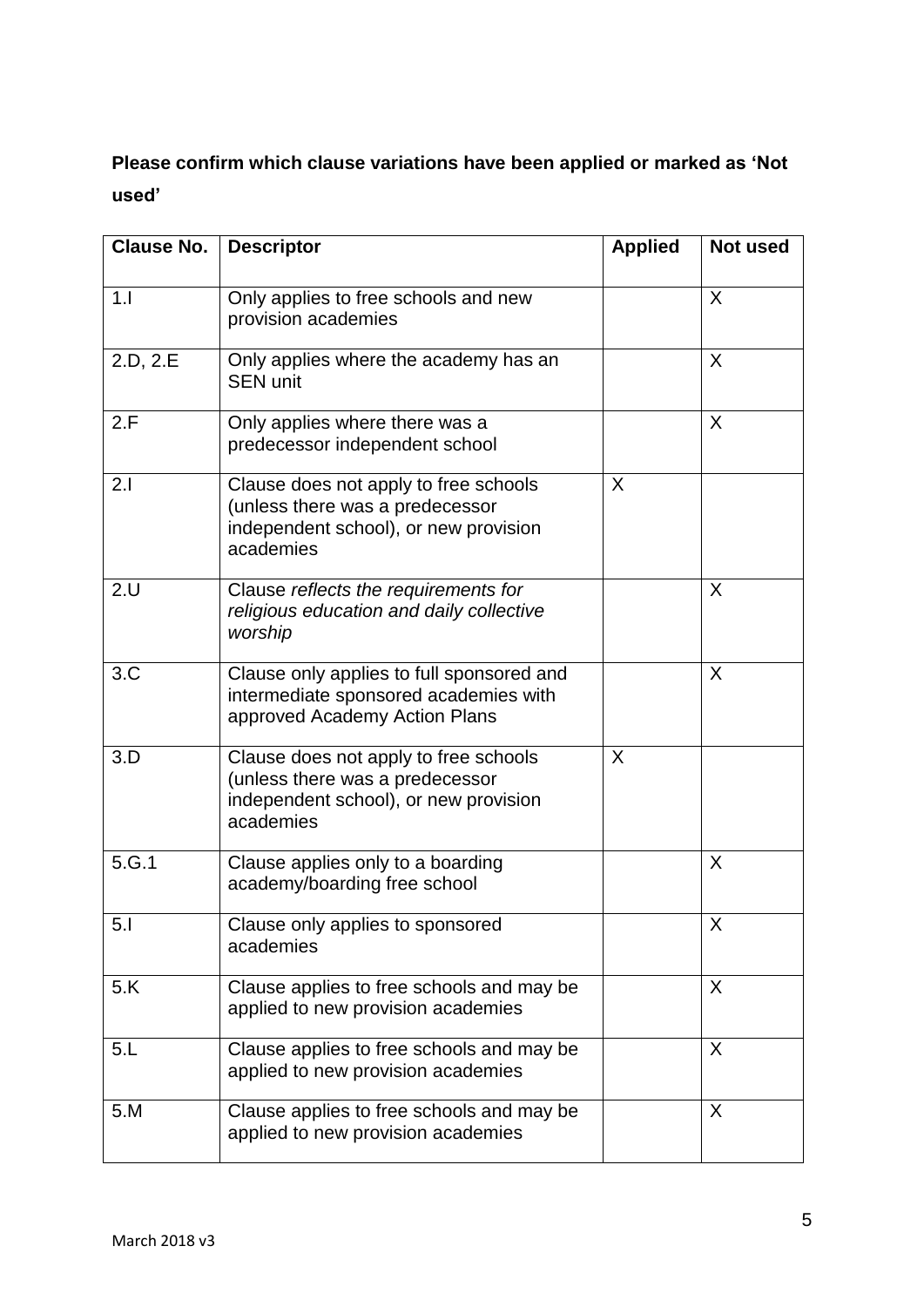| <b>Clause No.</b> | <b>Descriptor</b>                                                               | <b>Applied</b> | Not used |
|-------------------|---------------------------------------------------------------------------------|----------------|----------|
| 5. N              | Clause applies to free schools and may be<br>applied to new provision academies |                |          |
| 5.0               | Clause applies to free schools and may be<br>applied to new provision academies |                |          |

**Please identify any other variations from the model that apply to this academy (e.g. clauses relating to PFI, or any required because the multi academy trust includes academies designated with different religious characters, or a mixture of those designated with a religious character, and those which are not):**

**These clauses will be supplied by your project lead if needed.** 

| <b>Descriptor</b> | <b>Clause</b><br>No. | <b>Applied</b> | Not used |
|-------------------|----------------------|----------------|----------|
|                   |                      |                |          |
|                   |                      |                |          |
|                   |                      |                |          |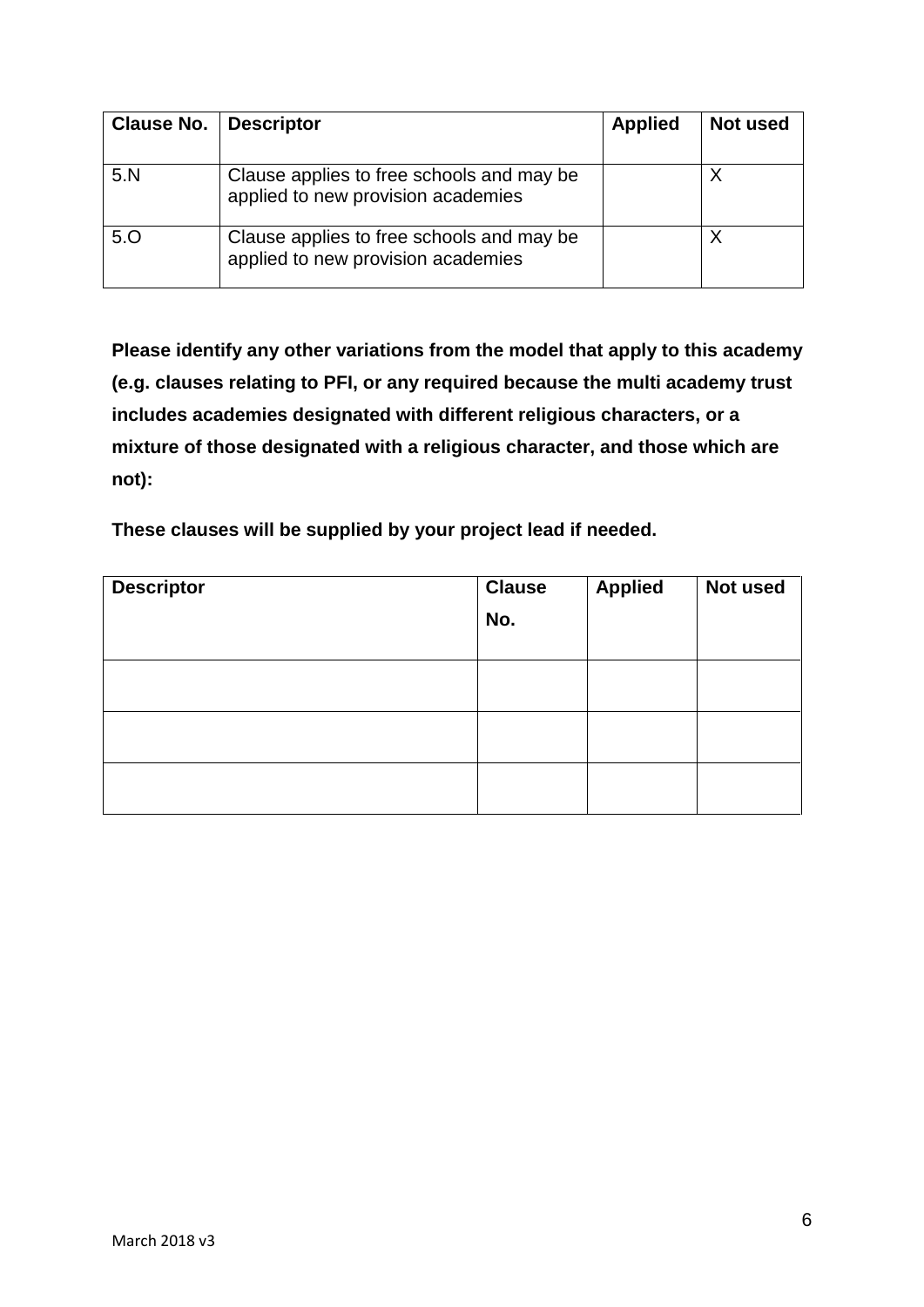# <span id="page-6-0"></span>**1. ESTABLISHING THE ACADEMY**

1.A This Agreement made between the Secretary of State for Education and the Bolton Impact Trust is supplemental to the master funding agreement made between the same parties and dated (the "**Master Agreement**").

#### <span id="page-6-1"></span>**Definitions and interpretation**

- 1.B Except as expressly provided in this Agreement words and expressions defined in the Master Agreement will have those same meanings in this Agreement.
- 1.C The following capitalised words and expressions will have the following meanings:
- "The **Academy**" means The Personal Learning Centre.

"**the Academy**" means the Alternative Provision Academy which is an Academy or a Free School which meets the requirements set out in section 1C(1) of the Academies Act 2010

"**Commissioner**" means local authorities and/or schools referring children/pupils to the Alternative Provision Academy for admission under the legal powers set out in clauses 2.G to clauses 2.M.

**"Coasting"** has the meaning given by regulations under subsection (3) of section 60B of the Education and Inspections Act 2006 in relation to a school to which that section applies.

"**Prospective Pupils**" means those pupils who have been referred to the Academy and accepted a place.

**Pupil Premium**" means the amount allocated by a local authority from the pupil premium grant to a school under the terms and conditions of the grant;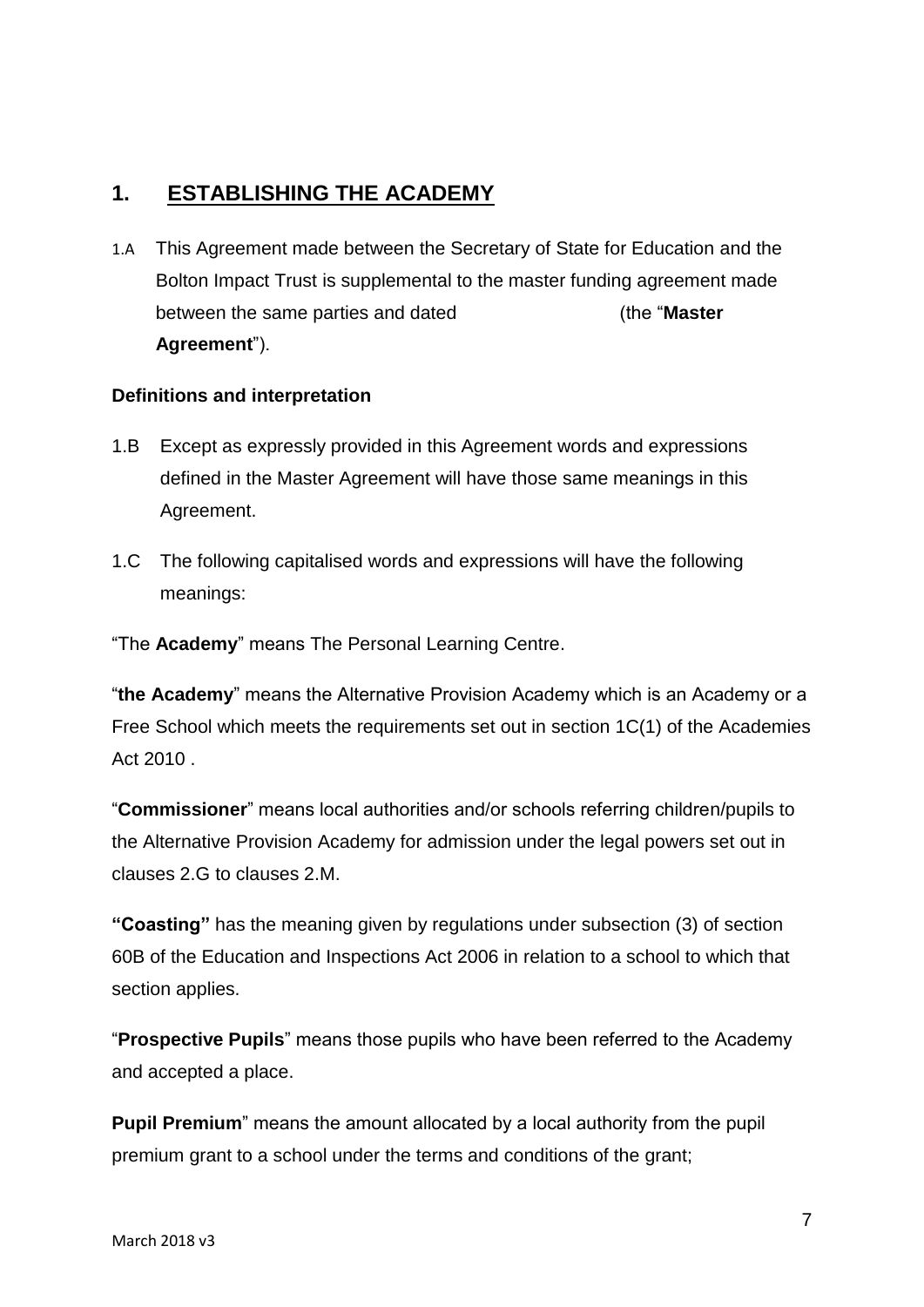"**Pupil Premium Grant**" means a grant of that name paid to a local authority by the Secretary of State under section 14 of the 2002 Act in respect of pupils who are entitled to a pupil premium;

"**Pupil Referral Unit (PRU)**" means an Academy or Free School which meets the requirements set out in Section 19(2) of the Education Act 1996.

"**SEN**" means Special Educational Needs and the expressions "**special educational needs**" and "**special educational provision**" have the meaning set out in sections 20(1) and 21(2) of the Children and Families Act 2014.

"**Termination Notice**" means a notice sent by the Secretary of State to the Academy Trust, terminating this Agreement on the date specified in the notice.

"**Termination Warning Notice**" means a notice sent by the Secretary of State to the Academy Trust, stating his intention to terminate this Agreement.

- 1.D The Interpretation Act 1978 applies to this Agreement as it applies to an Act of Parliament.
- 1.E Reference in this Agreement to clauses and annexes will, unless otherwise stated, be to clauses and annexes to this Agreement.

#### <span id="page-7-0"></span>**The Academy**

- 1.F The Academy is an Alternative Provision Academy as defined in clause 1.4 of the Master Agreement.
- 1.G The Academy Trust will establish and maintain the Academy in accordance with the Master Agreement and this Agreement.
- 1.H The Academy Trust opened the Academy on 1 April 2016.
- 1.I Not used.
- 1.J Further to clause 1.13(b) of the Master Agreement the Academy Trust must ensure that the educational provision is made at the Academy for children of compulsory school age who, by reason of illness, exclusion from school or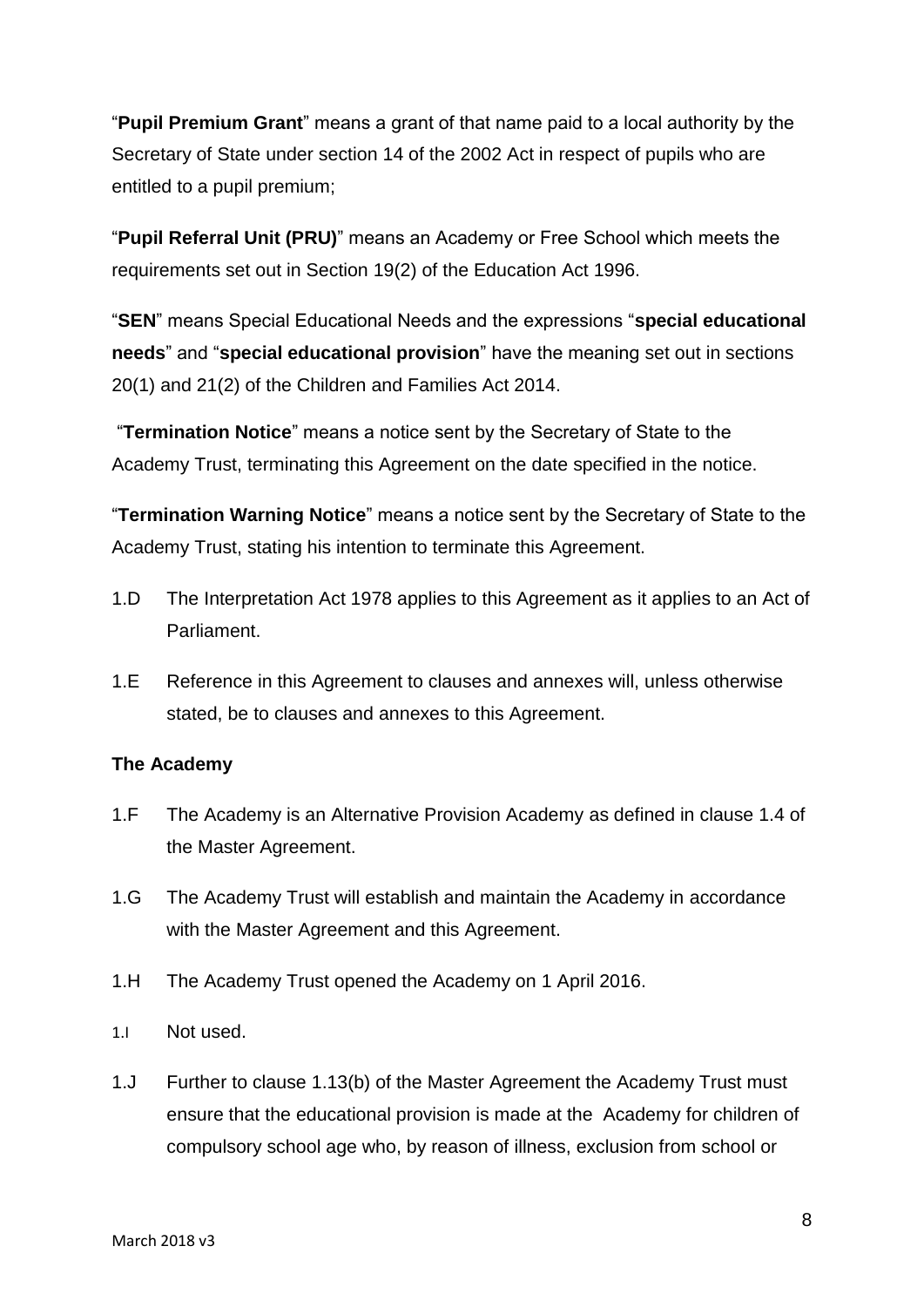otherwise, may not for any period receive suitable education unless alternative provision is made for them.

# <span id="page-8-0"></span>**2. RUNNING OF THE ACADEMY**

#### <span id="page-8-1"></span>**Teachers and staff**

- 2.A Subject to clause 2.A.1 and 7.A of this Agreement (if used), the Academy Trust may, in accordance with any relevant Guidance, employ anyone it believes is suitably qualified or is otherwise eligible to plan and prepare lessons and courses for pupils, teach pupils, and assess and report on pupils' development, progress and attainment.
- 2.A.1 The Academy Trust must designate a staff member at the Academy as responsible for promoting the educational achievement of registered pupils at the Academy who are being looked after by an LA, or are no longer looked after by an LA because of an adoption, special guardianship or child arrangements order, or because they have been adopted from 'state care' outside England and Wales, and in doing so must comply with the law, regulations and guidance that apply to maintained schools. The Academy Trust must ensure the designated person undertakes appropriate training and has regard to any guidance issued by the Secretary of State.

#### <span id="page-8-2"></span>**Pupils**

- 2.B The planned number of places at the Academy is 16 places in the age range 13-16. The planned number of places and the age ranges are not determinative of GAG. GAG for each Academy Financial Year will be determined by the Secretary of State in accordance with clauses 3.12 and 3.15 of the Master Agreement.
- 2.C Where the Company considers that there is a need to increase the overall planned number of places stated in clause 2.B, the Company must seek the approval of the Secretary of State and the requirements of this Agreement may be amended accordingly by agreement between the Secretary of State and the Company.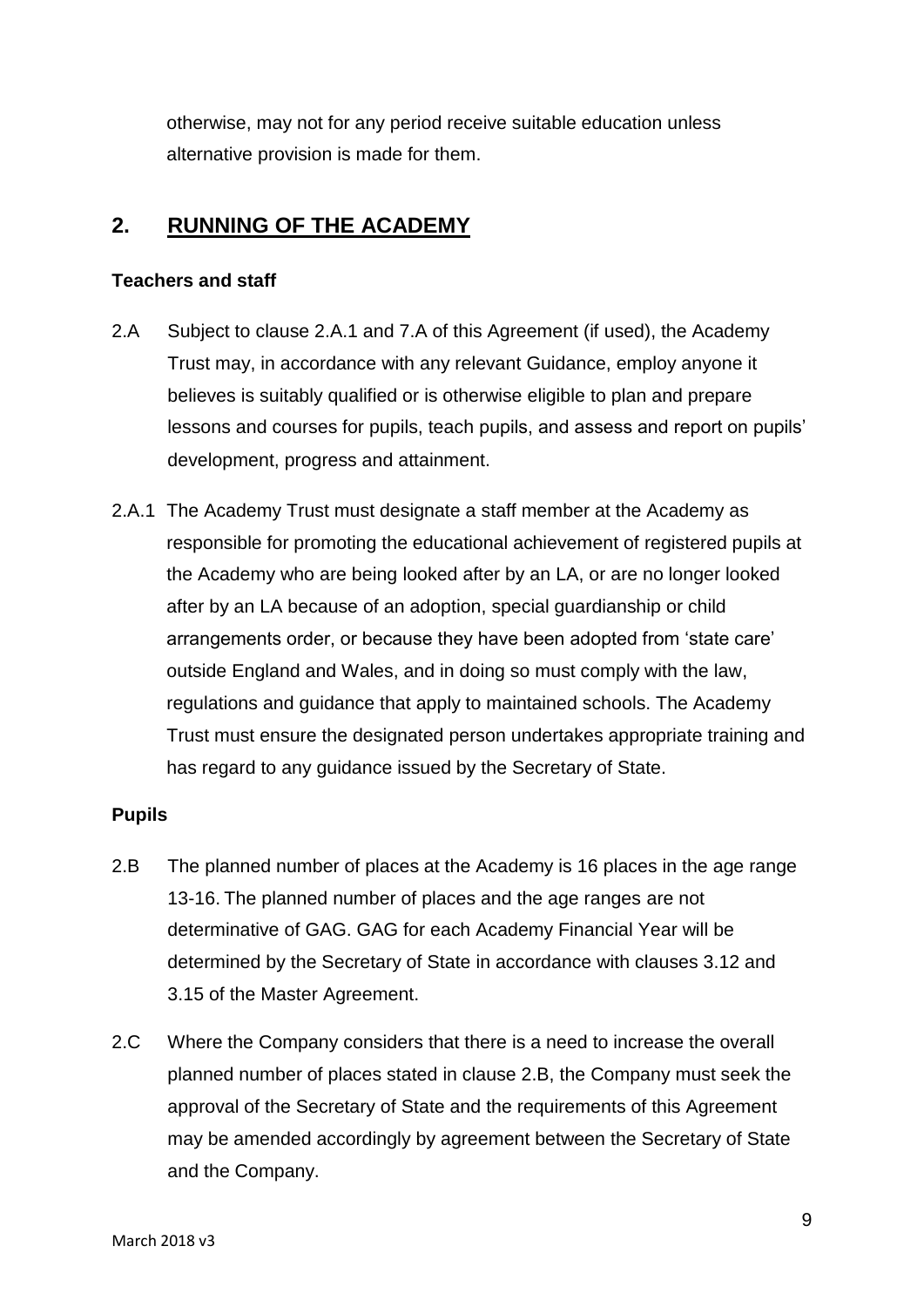#### <span id="page-9-0"></span>**SEN unit**

- 2.D Not used.
- 2.E Not used.

#### <span id="page-9-1"></span>**Charging**

2.F Not used.

#### <span id="page-9-2"></span>**Admissions**

- 2.G The Academy Trust will act in accordance with equalities law
- 2.H Except where clauses 2.I, 2.J, 7.A and 8.A apply, the Academy Trust may not admit a child of compulsory school age unless it is by way of a referral from a Commissioner through one of the referral routes set out in Clause 2.J
- 2.I Pupils on roll in a Predecessor School which was a maintained or independent school will transfer automatically to the Academy on opening. All children already offered a place at that Predecessor School must be admitted to the Academy.
- 2.J The Secretary of State may:
	- a) direct the Academy Trust to admit a named pupil to the Academy:
		- i. following an application from an LA including complying with a school attendance order as defined in section 437 of the Education Act 1996. Before doing so the Secretary of State will consult the Academy Trust; or
		- ii. where in relation to a specific child or children the Academy Trust has failed to act in accordance with the Codes or this Agreement or has otherwise acted unlawfully; or
	- b) direct the Academy Trust to amend its admission arrangements where they no longer meet the requirements at 1C of the Academies Act, do not comply with this Agreement, or are otherwise unlawful.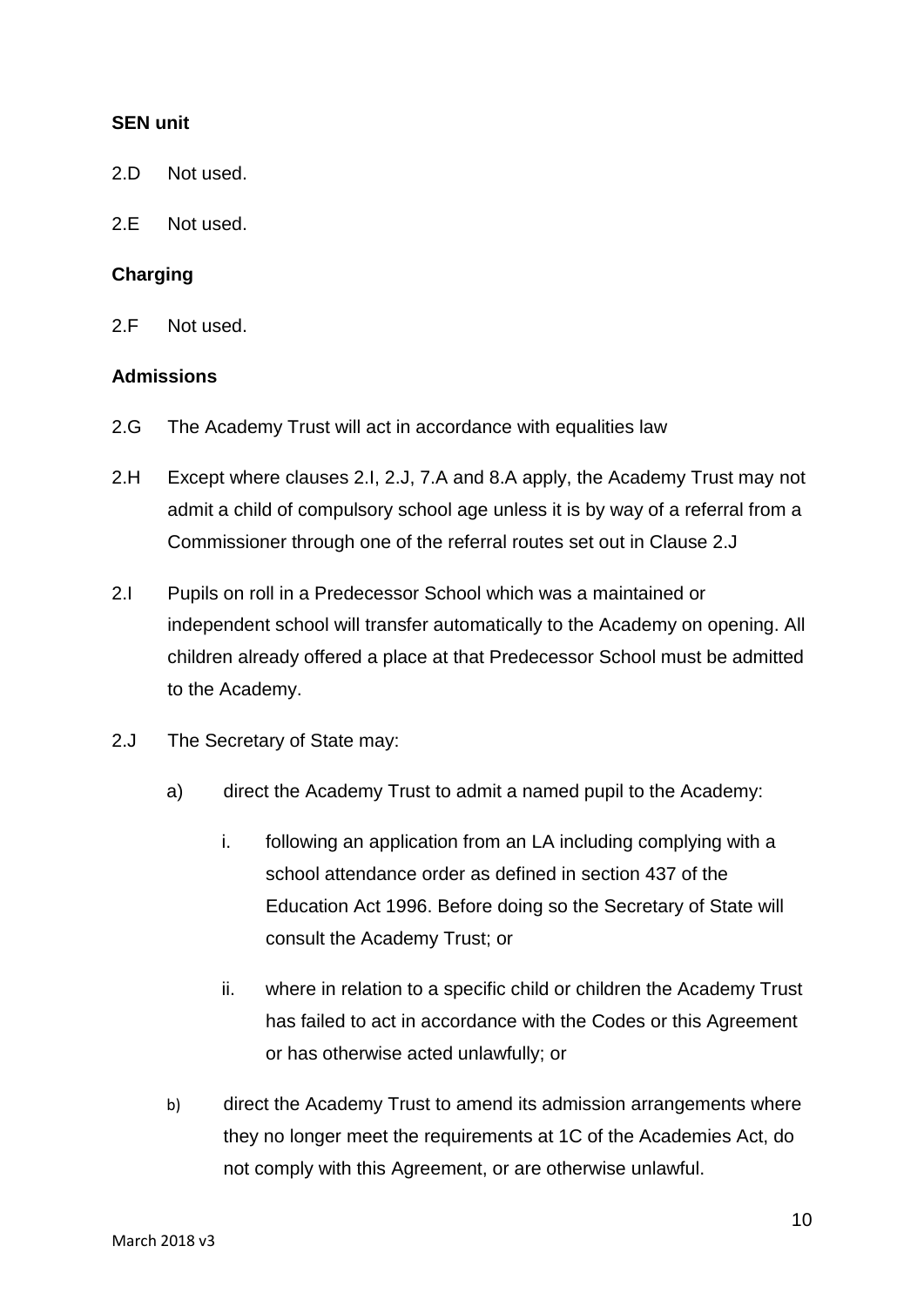- 2.K The Academy Trust may only admit a child of compulsory school age:
	- a) referred by a local authority where the local authority has a duty to that child under section 19 of the Education Act 1996.
	- b) referred by a maintained school or Academy where the maintained school or Academy has a duty under Section 100 of the Education and Inspections Act 2006.
	- c) referred by a maintained school under powers set out in section 29(A) of the Education Act 2002.
	- d) referred by an Academy under general powers in the Articles of the Academy Trust for the purpose of improving the child's behaviour.
- 2.L The Academy Trust shall have a referral policy. Any referral policy will include the number of places to be provided, the age range of pupils, the oversubscription criteria, and a fair, transparent and objective process for considering whether the education provided will be appropriate for prospective pupils. The Academy Trust will consult on any changes to its referral policy with key stakeholders including the local authority, local schools, any other school or local authority which has previously commissioned places and any other relevant parties.
- 2.M Any changes to admission arrangements proposed by the Academy Trust should be discussed with Commissioners and must be agreed with the Secretary of State.

#### **Pupil registration and information sharing**

- 2.N The Academy Trust must ensure that pupils attending the Academy are appropriately registered, in line with its legal duties and those of any other school that the pupil attends.
- 2.O As far as reasonably practicable, in agreeing contractual arrangements with Commissioners the Academy Trust shall request appropriate information on the needs and prior attainment of pupils who will attend the Academy.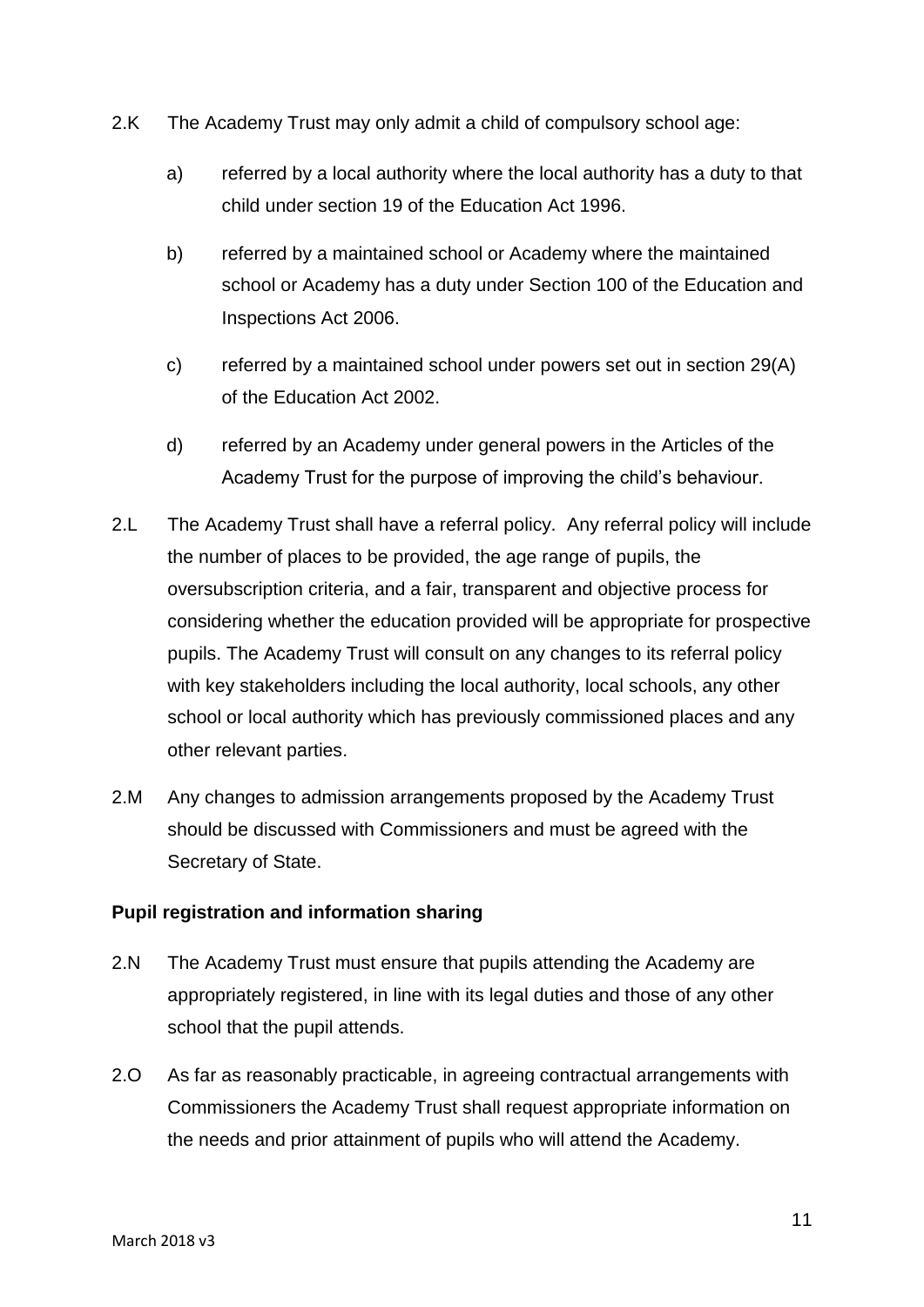2.P The Academy Trust will provide regular feedback to Commissioners (and in any event when requested by the Commissioner to do so) on progress made by the pupil, the pupil's needs and attainment.

#### **Objections and determinations**

- 2.Q The Academy Trust must make clear when determining the Academy's admission arrangements, that objections should be submitted to the ESFA or any successor to it.
- 2.R A determination of an objection, by the ESFA or any successor to it on behalf of the Secretary of State, or by the Secretary of State, will be binding upon the Academy.

#### <span id="page-11-0"></span>**Curriculum**

- 2.S The Academy Trust may provide for the teaching of religious education and a daily act of collective worship at the Academy.
- 2.T The Academy Trust must comply with section 71(1)-(6) and (8) of the School Standards and Framework Act 1998 as if the Academy were a community, foundation or voluntary school, and as if references to "religious education" and "religious worship" in that section were references to the religious education and religious worship provided by the Academy in accordance with clause*.*
- 2.U Not used.
- 2.V The Academy Trust must have regard to any Guidance, further to section 403 of the Education Act 1996, on sex and relationship education to ensure that children at the Academy are protected from inappropriate teaching materials and that they learn the nature of marriage and its importance for family life and for bringing up children. The Academy Trust must also have regard to the requirements in section 405 of the Education Act 1996, as if the Academy were a maintained school.
- 2.W The Academy Trust must prevent political indoctrination, and secure the balanced treatment of political issues, in line with the requirements for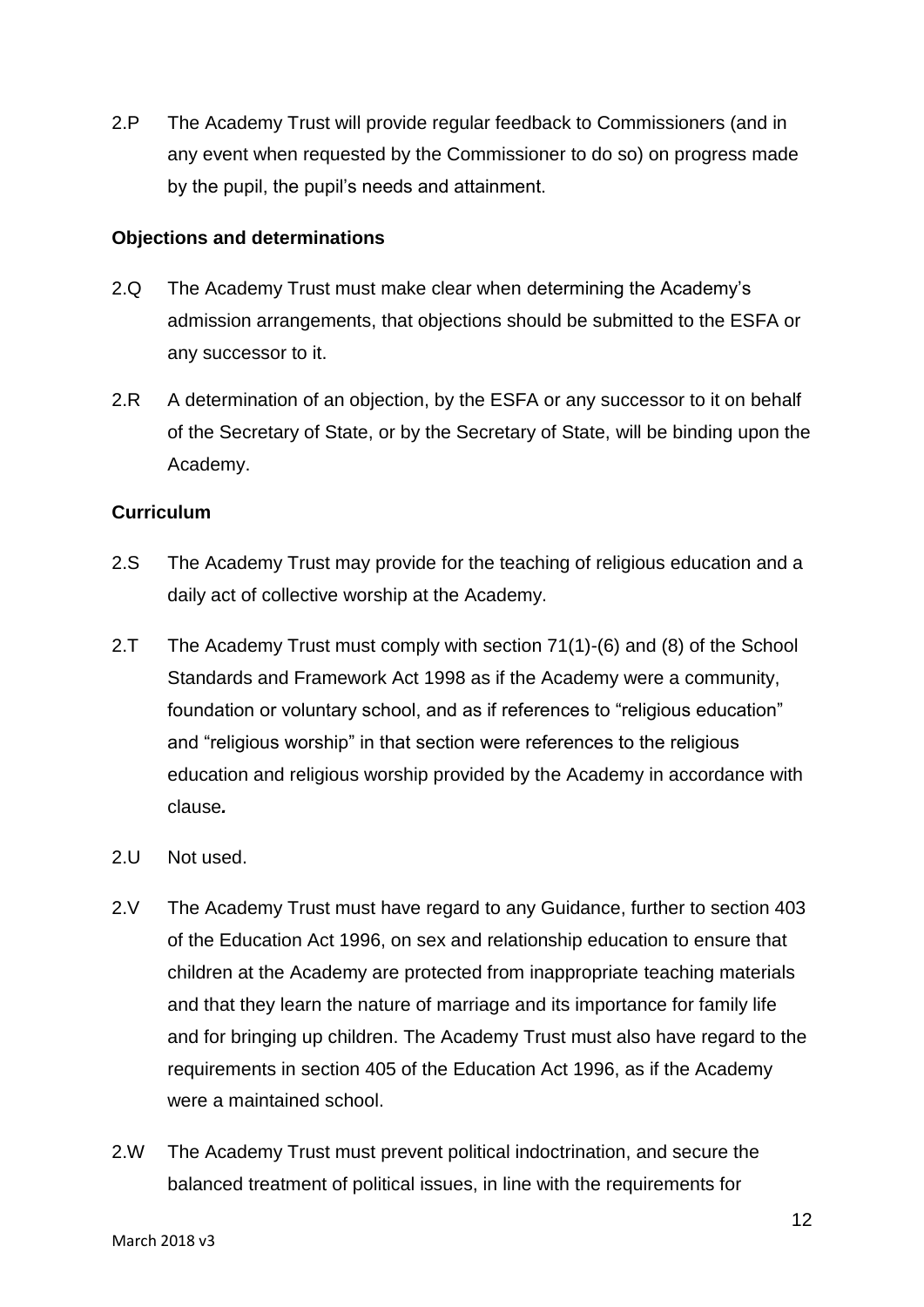maintained schools set out in the Education Act 1996, and have regard to any Guidance.

# <span id="page-12-0"></span>**3. GRANT FUNDING**

#### <span id="page-12-1"></span>**General Annual Grant (GAG)**

- 3.A GAG for each Academy Financial Year for the Academy will include:
	- a) funding equivalent to that which would be received by a PRU maintained by the local authority with similar characteristics, determined by the Secretary of State and taking account of the number of pupils and/or places at the Academy;
	- b) funding to cover necessary functions which would be carried out by the relevant LA if the Academy were a school maintained by a local authority;
	- c) payments in respect of further, specific grants made available to schools maintained by the local authority, where the Academy meets the requisite conditions and criteria necessary for a school maintained by the local authority to receive these grants.
	- d) funding for matters for which it is necessary for the Academy to incur extra costs, for as long as those costs are deemed necessary by the Secretary of State; and
	- e) The Secretary of State may make provision, within his absolute discretion, for GAG to be adjusted in-year if the number of pupils attending the Academy at specified dates exceeds or falls below thresholds specified by letter. Arrangements for this will be set out in the Annual Letter of Funding or its equivalent.

## <span id="page-12-2"></span>**Calculation of GAG**

3.B The Secretary of State recognises that if he serves a Termination Notice or a Termination Warning Notice, or otherwise terminates the Master Agreement,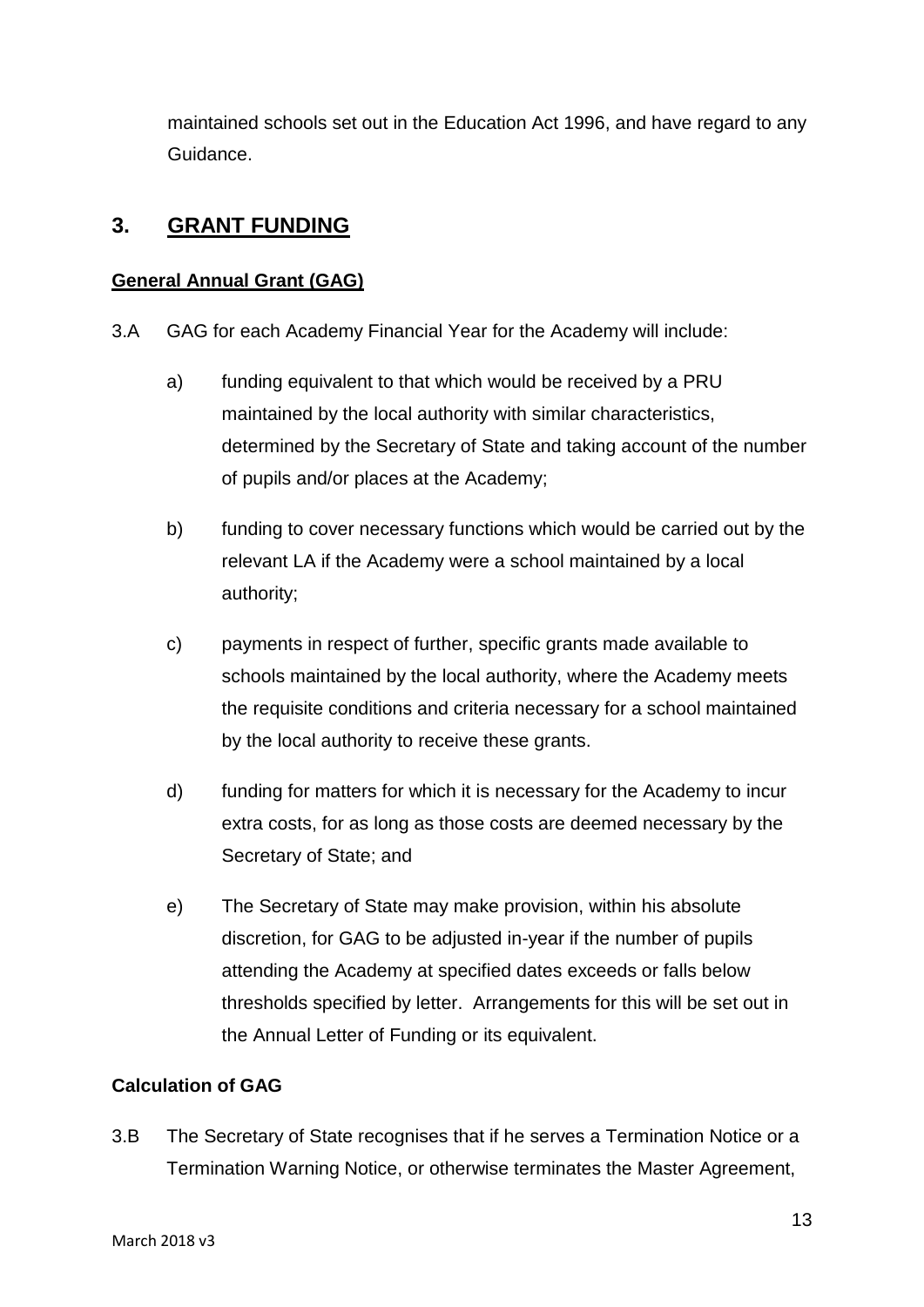the intake of new pupils during the notice period may decline. In these circumstances the Secretary of State may pay a larger GAG in the notice period, to enable the Academy to operate effectively.

#### <span id="page-13-0"></span>**Other relevant funding**

- 3.C Not used.
- 3.D The Secretary of State may pay the Academy Trust's costs in connection with the transfer of employees from a Predecessor School under the Transfer of Undertakings (Protection of Employment) Regulations 2006. Such payment will be agreed on a case-by-case basis. The Academy Trust must not budget for such a payment unless the Secretary of State confirms in writing that it will be paid.

#### **Carrying forward of funds**

3.E Any additional grant made in accordance with clause 3.B, for a period after the Secretary of State has served a Termination Notice or a Termination Warning Notice under this Agreement, or otherwise terminates the Master Agreement, may be carried forward without limitation or deduction until the circumstances set out in clause 3.B cease to apply or the Academy closes.

## <span id="page-13-1"></span>**4. LAND**

#### <span id="page-13-2"></span>*Version 2: existing leasehold site*

"**Land**" means the land at 97-99 Chorley Street, Bolton, BL1 4AL, being the land registered with title number GM845969 and demised by the Lease.

"**Lease**" means the lease or other occupational agreement between the Academy Trust and a third party (the "**Landlord**") under which the Academy Trust derives title to the Land.

"**Property Notice**" means any order, notice, proposal, demand or other requirement issued by any competent authority (including the Landlord) which materially affects the Academy Trust's ability to use the Land for the purposes of the Academy.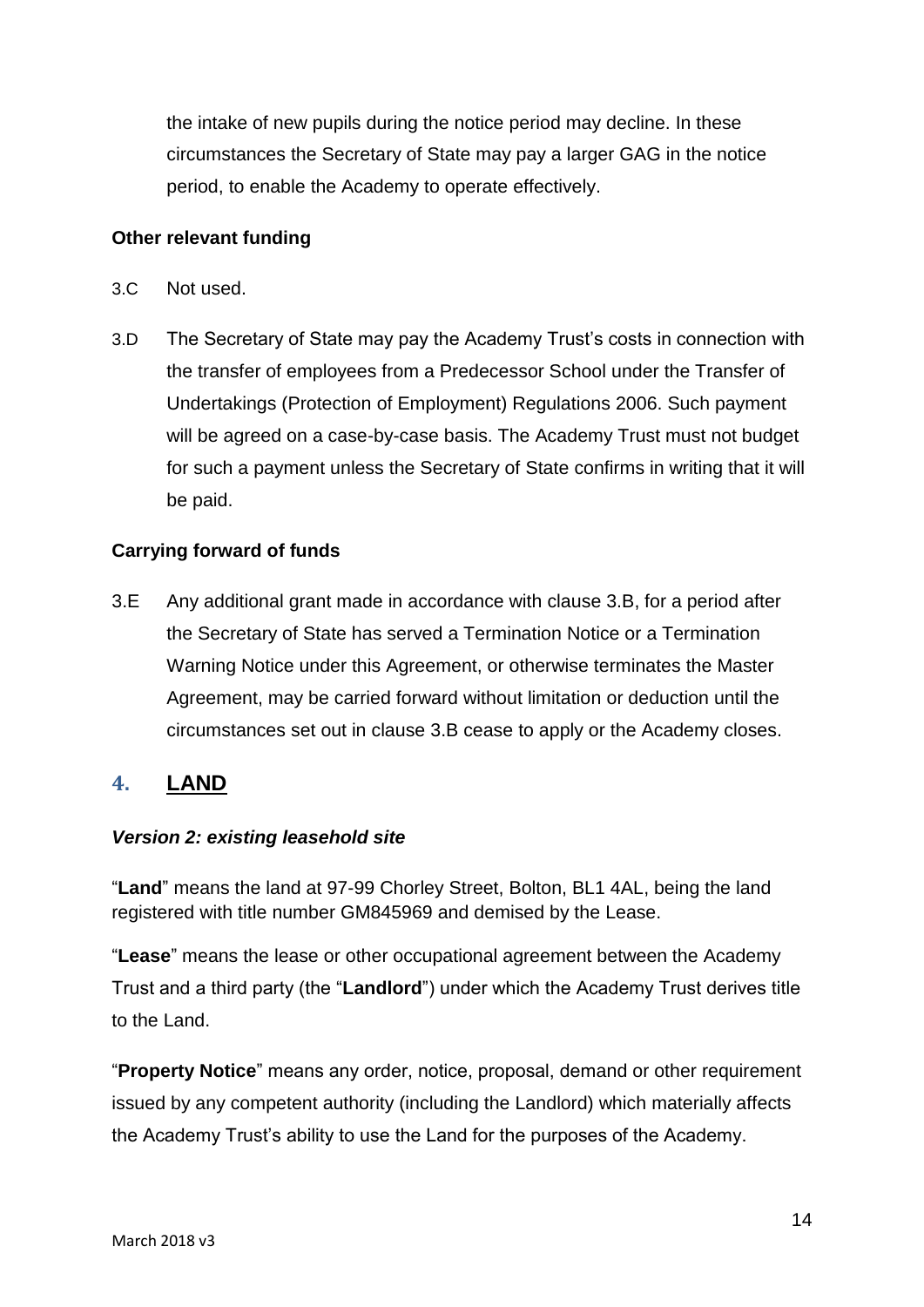#### **Restrictions on Land transfer**

#### 4.A The Academy Trust must:

a) within 28 days of the signing of this Agreement in circumstances where the Land is transferred to the Academy Trust prior to the date of this Agreement, or otherwise within 28 days of the transfer of the Land to the Academy Trust, apply to the Land Registry using Form RX1 for the following restriction (the "Restriction") to be entered in the proprietorship register for the Land:

*No disposition of the registered estate by the proprietor of the registered estate is to be registered without a written consent signed by the Secretary of State for Education, of Sanctuary Buildings, Great Smith Street, London SW1P 3BT;*

- b) take any further steps reasonably required to ensure that the Restriction is entered on the proprietorship register;
- c) promptly confirm to the Secretary of State when the Restriction has been registered;
- d) if it has not registered the Restriction, permit the Secretary of State to do so in its place; and
- e) not, without the Secretary of State's consent, apply to disapply, modify, cancel or remove the Restriction, whether by itself, a holding company, a subsidiary company, or a receiver, administrator or liquidator acting in the name of the Academy Trust.

#### **Obligations of the Academy Trust**

4.B The Academy Trust must keep the Land clean and tidy and make good any damage or deterioration to the Land. The Academy Trust must not do anything to lessen the value or marketability of the Land without the Secretary of State's consent.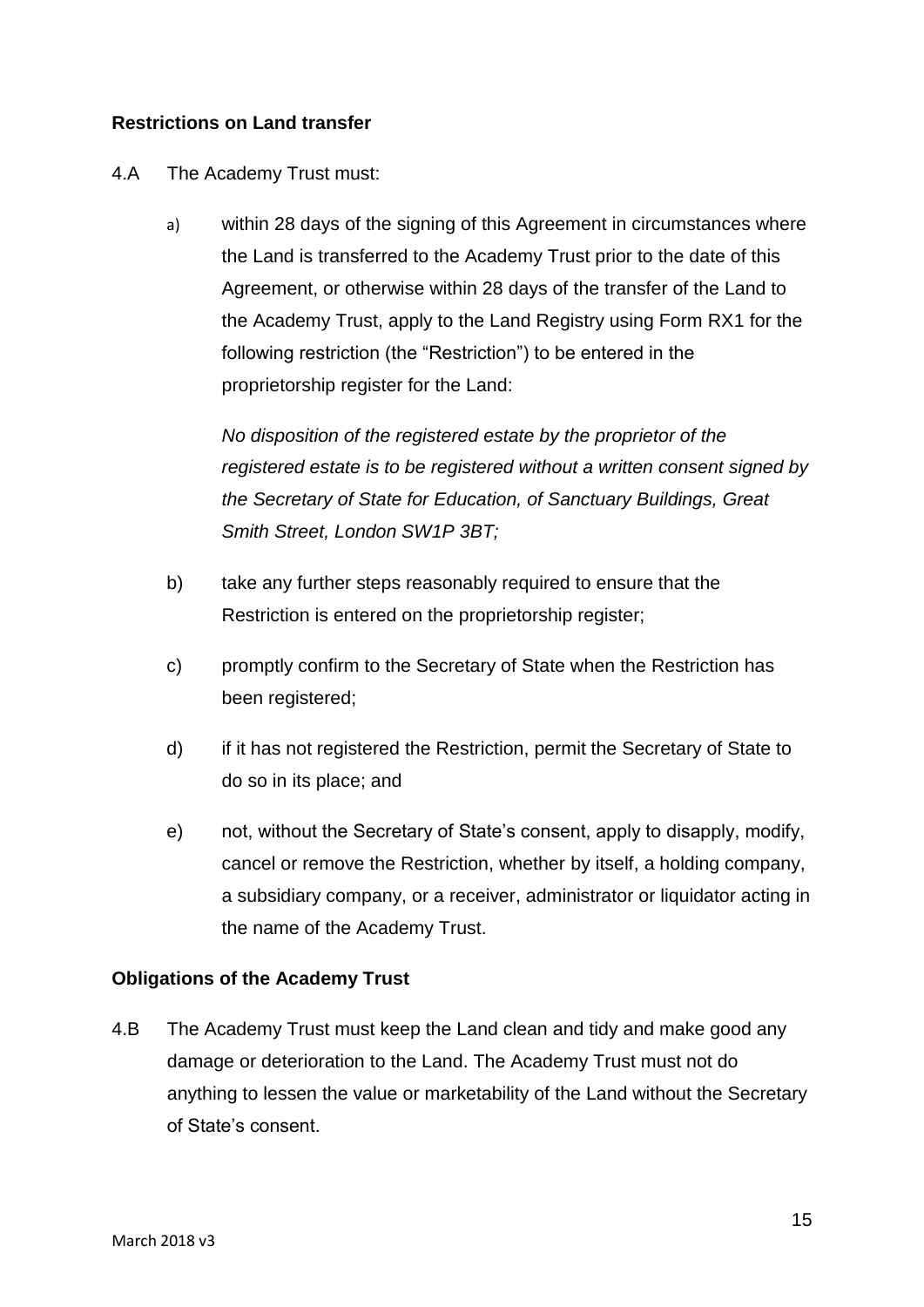- 4.C The Academy Trust must comply with the Lease and promptly enforce its rights against the Landlord.
- 4.D The Academy Trust must not, without the Secretary of State's consent:
	- a) terminate, vary, surrender, renew, dispose of or agree any revised rent under the Lease;
	- b) grant any consent or licence; or
	- c) create or allow any encumbrance; or
	- d) part with or share possession or occupation; or
	- e) enter into any onerous or restrictive obligations,

in respect of all or part of the Land.

#### **Option**

4.E The Academy Trust grants and the Secretary of State accepts an option (the "**Option**") to acquire all the Land at nil consideration. The Secretary of State may exercise the Option in writing on termination of this Agreement. If the Option is exercised, completion will take place 28 days after the exercise date in accordance with the Law Society's Standard Conditions of Sale for Commercial Property in force at that date.

#### **Option Notice**

- 4.F The Academy Trust:
	- a) must, within 14 days after acquiring the Land or, if later, after signing this Agreement, apply to the Land Registry on Form AN1 (including a copy of this Agreement) for a notice of the Option (the "**Option Notice**") to be entered in the register, taking any further steps required to have the Option Notice registered and promptly confirming to the Secretary of State when this has been done;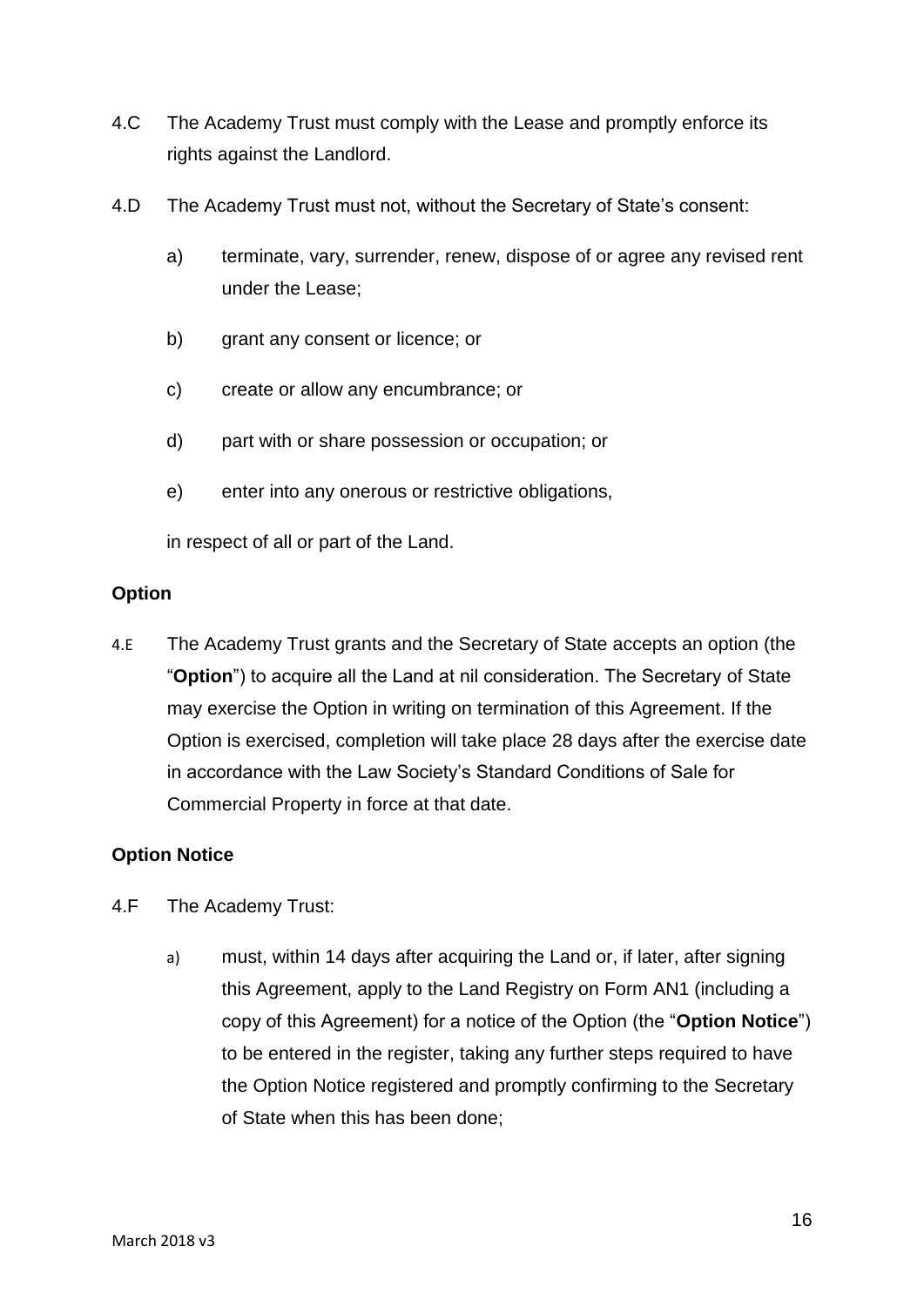- b) if it has not registered the Option Notice, agrees that the Secretary of State may apply to register it using Form UN1;
- c) must not, without the Secretary of State's consent, apply to disapply, modify or remove the Option Notice, whether by itself, a holding company, a subsidiary company, or a receiver, administrator or liquidator acting in the name of the Academy Trust, and
- d) must, in the case of previously unregistered land, within 14 days after acquiring the Land or, if later, after signing this Agreement, apply to register a Class C(iv) land charge in the Land Charges Registry, and send the Secretary of State a copy of the relevant entry within 7 days after the registration has been completed. If the Secretary of State considers that the Academy Trust has not complied with this clause, he may apply to secure the registration.

#### **Property Notices**

- 4.G If the Academy Trust receives a Property Notice, it must:
	- a) send a copy of it to the Secretary of State within 14 days, stating how the Academy Trust intends to respond to it;
	- b) promptly give the Secretary of State all the information he asks for about it;
	- c) allow the Secretary of State to take all necessary action, with or instead of the Academy Trust, to comply with it, and
	- d) use its best endeavours to help the Secretary of State in connection with it.

#### **Breach of Lease**

4.H If the Academy Trust is, or if it is reasonably foreseeable that it will be, in material breach of the Lease, the Academy Trust must immediately give written notice to the Secretary of State stating what the breach is and what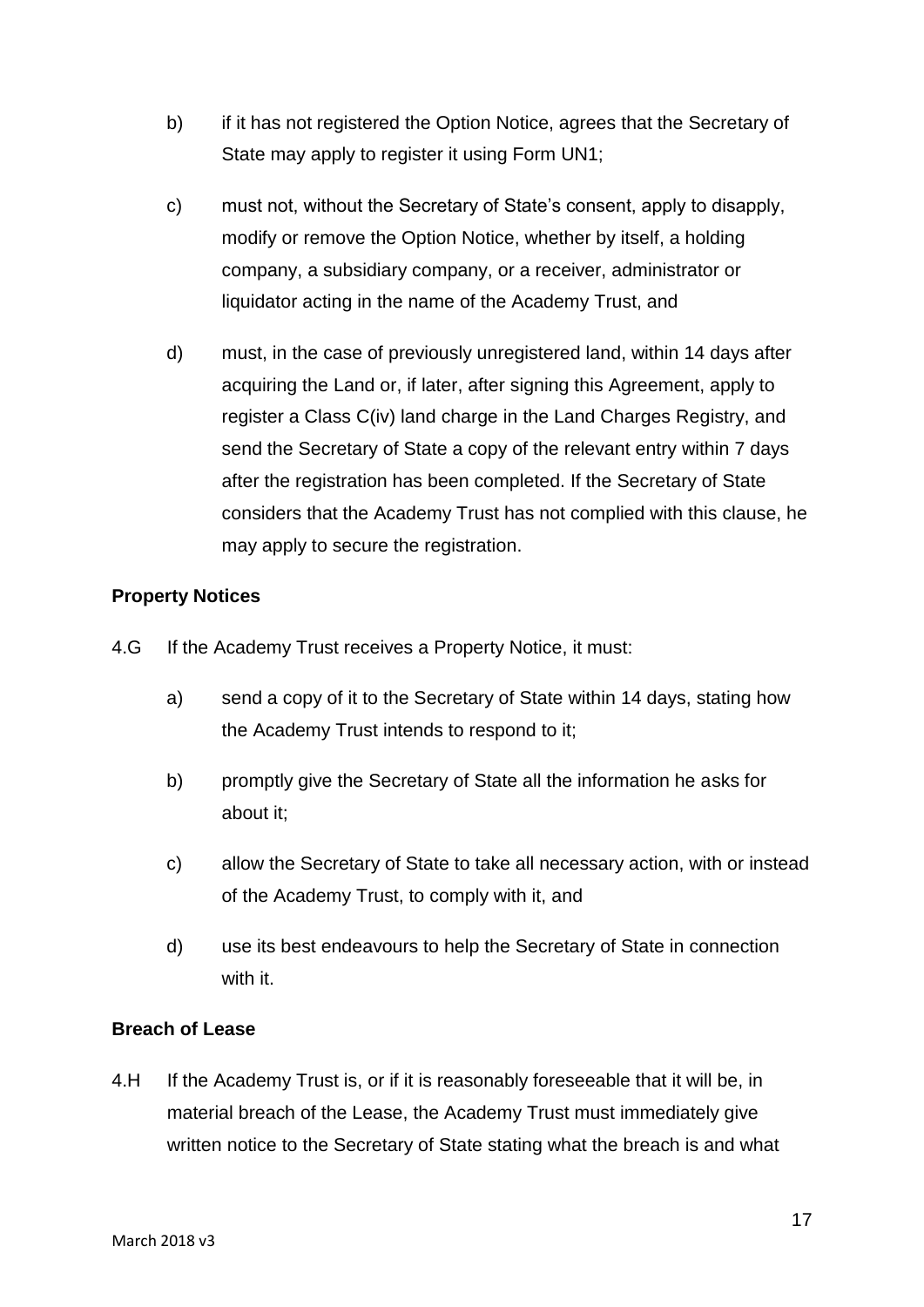action the Academy Trust has taken or proposes to take to remedy it, including timescales where appropriate.

- 4.I After notifying the Secretary of State under clause 4.H, the Academy Trust must:
	- a) promptly give the Secretary of State all the information he asks for about the breach;
	- b) allow the Secretary of State to take all necessary action, with or instead of the Academy Trust, to remedy or prevent the breach, and
	- c) use its best endeavours to help the Secretary of State to remedy or prevent the breach.

#### **Sharing the Land**

- 4.J Where:
	- a) the Secretary of State identifies basic or parental need for additional places in the area in which the Academy is situated; and
	- b) the Secretary of State then considers that not all the Land is needed for the operation of the Academy at planned capacity,

the Secretary of State must consult with the Academy Trust to determine whether part of the Land could be demised or sublet to another Academy Trust, as the Secretary of State considers appropriate, for the purpose of that Academy Trust establishing and maintaining an educational institution on the Land.

4.K To the extent the Academy Trust and the Secretary of State agree to part of the Land being demised or sublet in accordance with clause 4.J, the Academy Trust must use its best endeavours to procure either the approval of the Landlord or any necessary amendments to the Lease in order to enable it to share occupation of the Land with the incoming Academy Trust and to provide the incoming Academy Trust with security of tenure over the Land occupied by it, and shall enter into any legal arrangements which the Secretary of State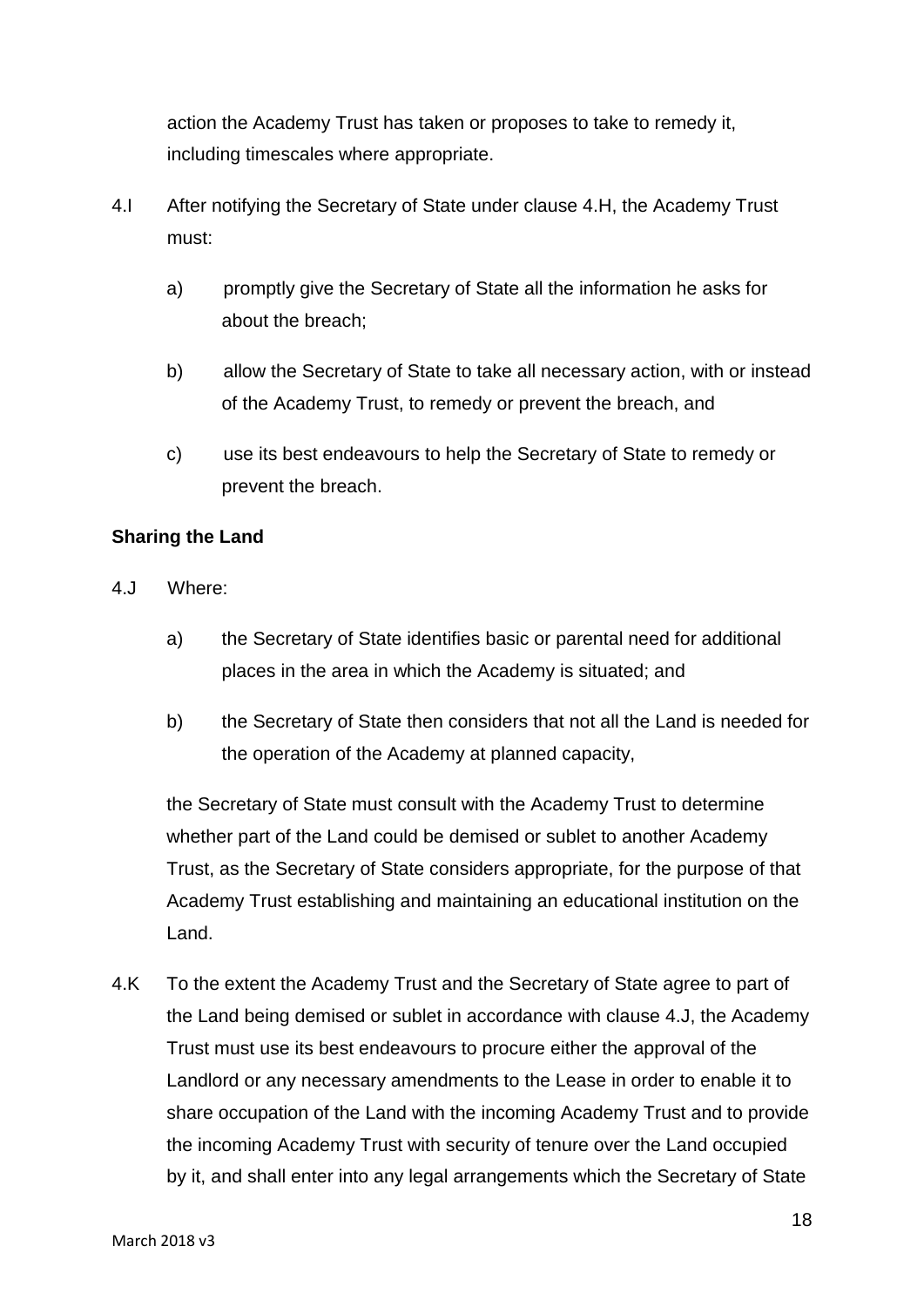requires for this purpose. The Secretary of State shall meet the necessary and reasonable costs incurred by the Academy Trust in connection with this clause.

- 4.L For the purposes of clause 4.J:
	- a) **a basic need** will arise when the forecast demand for pupil places in the area where the Academy is situated is greater than the existing capacity to provide them;
	- b) a **parental need** will arise when the DfE is actually aware of an additional demand for pupil places in the area where the Academy is situated, following representations from parents in that area; and
	- c) **planned capacity** has the meaning given in clause 2.B.

# <span id="page-18-0"></span>**5. TERMINATION**

#### <span id="page-18-1"></span>**Termination by either party**

5.A Either party may give at least seven Academy Financial Years' notice to terminate this Agreement. Such termination would take effect on 31 August of the relevant year.

#### <span id="page-18-2"></span>**Termination Warning Notice**

- 5.B The Secretary of State may serve a Termination Warning Notice where he considers that:
	- a) the Academy Trust has breached the provisions of this Agreement or the Master Agreement; or
	- b) the standards of performance of pupils at the Academy are unacceptably low; or
	- c) there has been a serious breakdown in the way the Academy is managed or governed; or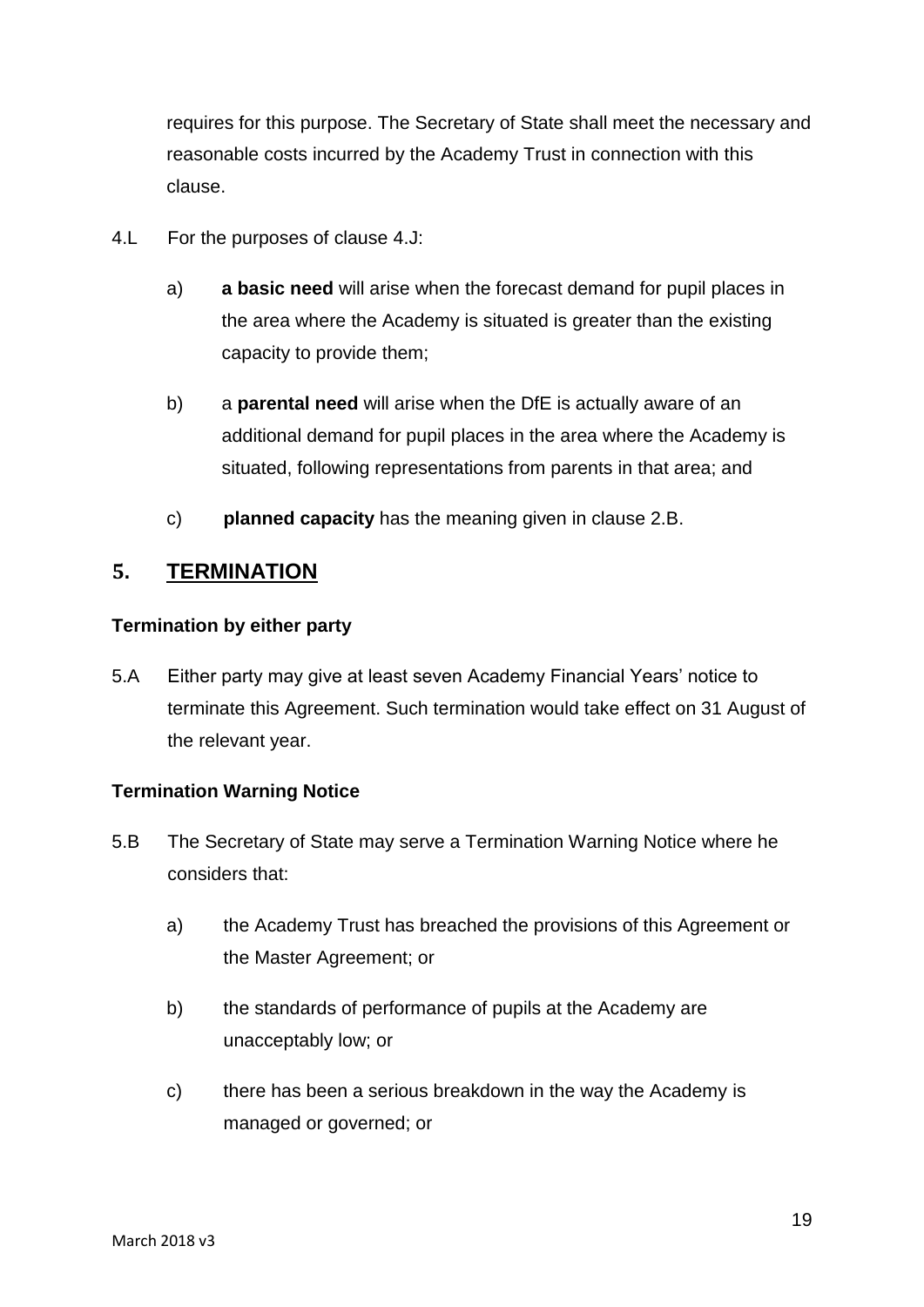- d) the safety of pupils or staff is threatened, including due to breakdown of discipline.
- e) the Academy is coasting provided he has notified the Academy Trust that it is coasting.
- 5.C A Termination Warning Notice served under clause 5.B will specify:
	- a) the action the Academy Trust must take;
	- b) the date by which the action must be completed; and
	- c) the date by which the Academy Trust must make any representations, or confirm that it agrees to undertake the specified action.
- 5.D The Secretary of State will consider any representations from the Academy Trust which he receives by the date specified in the Termination Warning Notice. The Secretary of State may amend the Termination Warning Notice to specify further action which the Academy Trust must take, and the date by which it must be completed.
- 5.E If the Secretary of State considers that the Academy Trust has not responded to the Termination Warning Notice as specified under clause 5.C(c), or has not completed the action required in the Termination Warning Notice as specified under clauses 5.C(a) and (b) (and any further action specified under clause 5.D) he may serve a Termination Notice.

#### <span id="page-19-0"></span>**Termination by the Secretary of State after inspection**

- 5.F If the Chief Inspector gives notice to the Academy Trust that:
	- a) special measures are required to be taken in relation to the Academy; or
	- b) the Academy requires significant improvement

the Secretary of State may serve a Termination Warning Notice, specifying the date by which the Academy Trust must make any representations.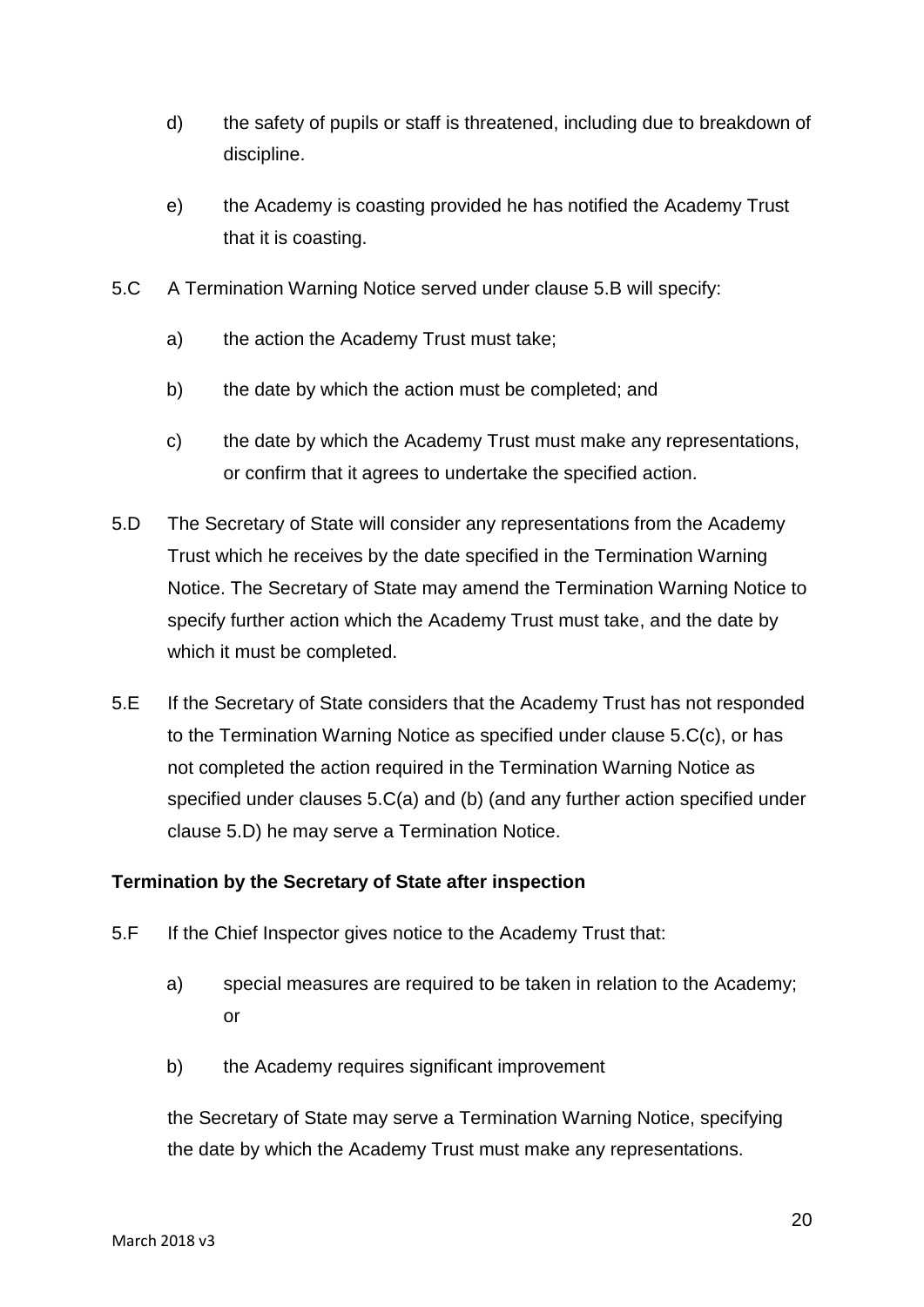- 5.G In deciding whether to give notice of his intention to terminate under clause 5.F, the Secretary of State will have due regard to the overall performance of the Academy Trust.
- 5.G.1 Not used.
- 5.H If the Secretary of State has served a Termination Warning Notice under clause 5.F and:
	- a) has not received any representations from the Academy Trust by the date specified in the notice; or
	- b) having considered the representations made by the Academy Trust remains satisfied that this Agreement should be terminated;

he may serve a Termination Notice.

5.I Not used.

#### <span id="page-20-0"></span>**Termination by the Secretary of State**

- 5.J If the Secretary of State has determined that the Academy will be removed from the Register of Independent Schools and no appeal against that determination is pending, he may serve a Termination Notice.
- 5.K Not used.
- 5.L Not used.
- 5.M Not used.
- 5.N Not used.
- 5.O Not used.

#### <span id="page-20-1"></span>**Funding and admission during notice period**

5.P If the Secretary of State serves a Termination Notice under clause 5.A, the Academy Trust may continue during the notice period to admit pupils to the Academy, and to receive GAG and EAG, in accordance with this Agreement.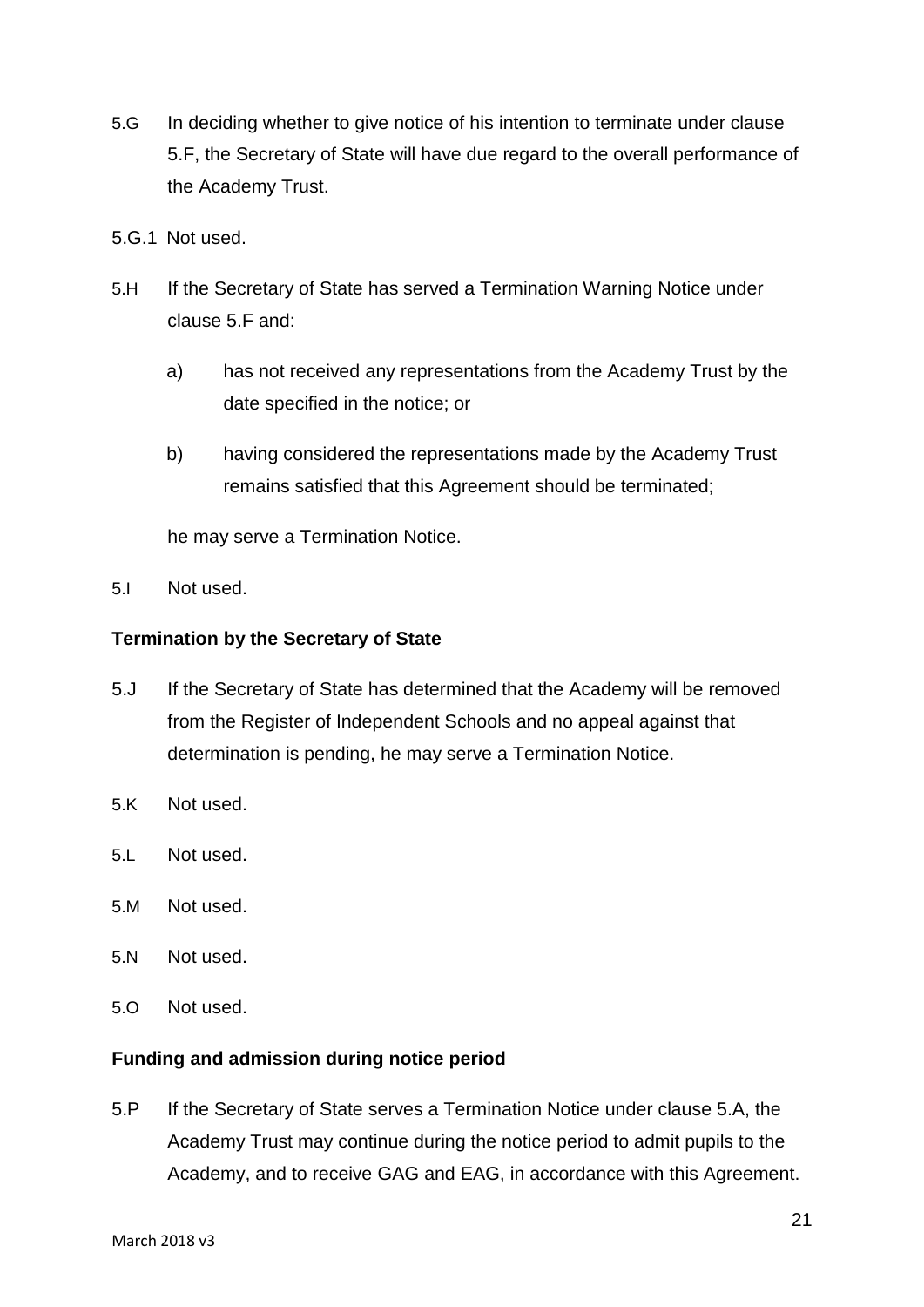5.Q If the Secretary of State serves a Termination Warning Notice or a Termination Notice otherwise than under clause 5.A, the Academy Trust may continue during the notice period to admit pupils to the Academy (unless the Secretary of State specifies otherwise), and to receive GAG and EAG, in accordance with this Agreement.

#### <span id="page-21-0"></span>**Notice of intention to terminate by Academy Trust**

- 5.R The Secretary of State will, before the start of each Academy Financial Year, provide the Academy Trust with a final funding allocation indicating the level of GAG and EAG to be provided in the next Academy Financial Year (the **"Funding Allocation").**
- 5.S If the Academy Trust is of the opinion that, after receipt of the Funding Allocation for the next Academy Financial Year (the "**Critical Year**") and after taking into account all other resources likely to be available to the Academy, including other funds that are likely to be available to the Academy from other academies operated by the Academy Trust ("**All Other Resources**"), it is likely that the cost of running the Academy during the Critical Year would cause the Academy Trust to become insolvent (and for this reason only) then the Academy Trust may give written notice of its intention to terminate this Agreement on 31 August before the Critical Year.
- 5.T Any notice given by the Academy Trust under clause 5.S must be provided to the Secretary of State within six weeks of the Secretary of State issuing the Funding Allocation. The notice given by the Academy Trust under clause 5.S must specify:
	- a) the grounds upon which the Academy Trust's opinion is based, including:
		- i. evidence of those grounds;
		- ii. any professional accounting advice the Academy Trust has received;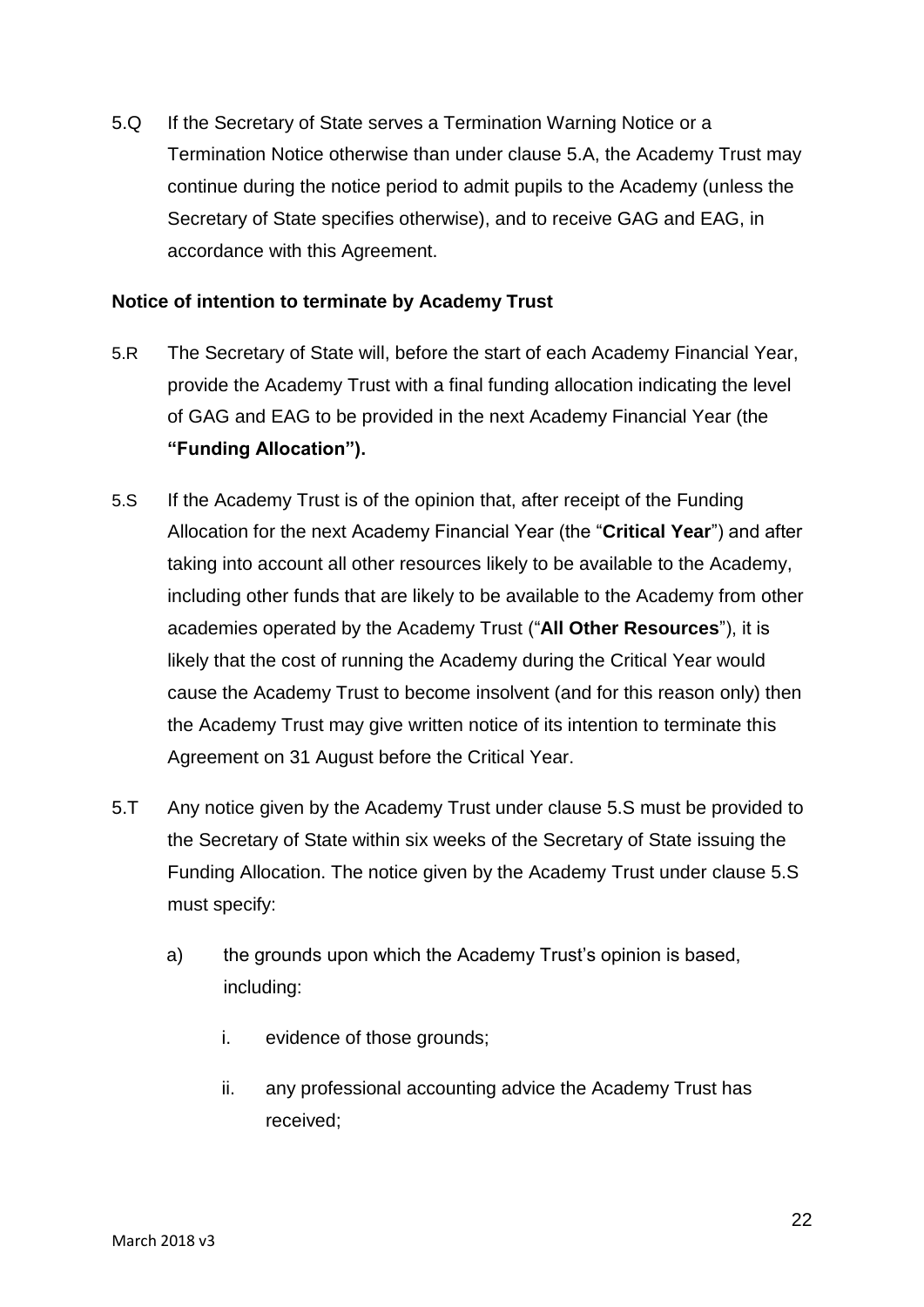- iii. a detailed statement of steps which the Academy Trust proposes to take to ensure that the running costs of the Academy are reduced such that costs are less than the Funding Allocation and All Other Resources, and the period of time within which such steps will be taken; and
- b) the shortfall in the Critical Year between the Funding Allocation and All Other Resources expected to be available to the Academy Trust to run the Academy and the projected expenditure on the Academy; and
- c) a detailed budget of income and expenditure for the Academy during the Critical Year (the "**Projected Budget**").
- 5.U Both parties will use their best endeavours to agree whether or not the cost of running the Academy during the Critical Year would cause the Academy Trust to become insolvent. Both parties recognise that they will need to engage in a constructive dialogue at the time about how best to provide education for the pupils at the Academy and use their best endeavours to agree a practical solution to the problem.
- 5.V If no agreement is reached by 30 April (or another date if agreed between the parties) as to whether the cost of running the Academy during the Critical Year would cause the Academy Trust to become insolvent, then that question will be referred to an independent expert (the "**Expert**") for resolution. The Expert's determination will be final and binding on both parties. The Expert will be requested to specify in his determination the amount of the shortfall in funding (the "**Shortfall**").
- 5.W The Expert will be an insolvency practitioner with significant professional experience of educational institutions or academies. If the parties fail to agree upon the appointment of the Expert then the Expert will be appointed by the President of the Institute of Chartered Accountants in England and Wales. The Expert's fees will be borne equally between the parties.
- 5.X The Expert will be required in reaching his determination to take account of advice from an educational specialist who is professionally familiar with the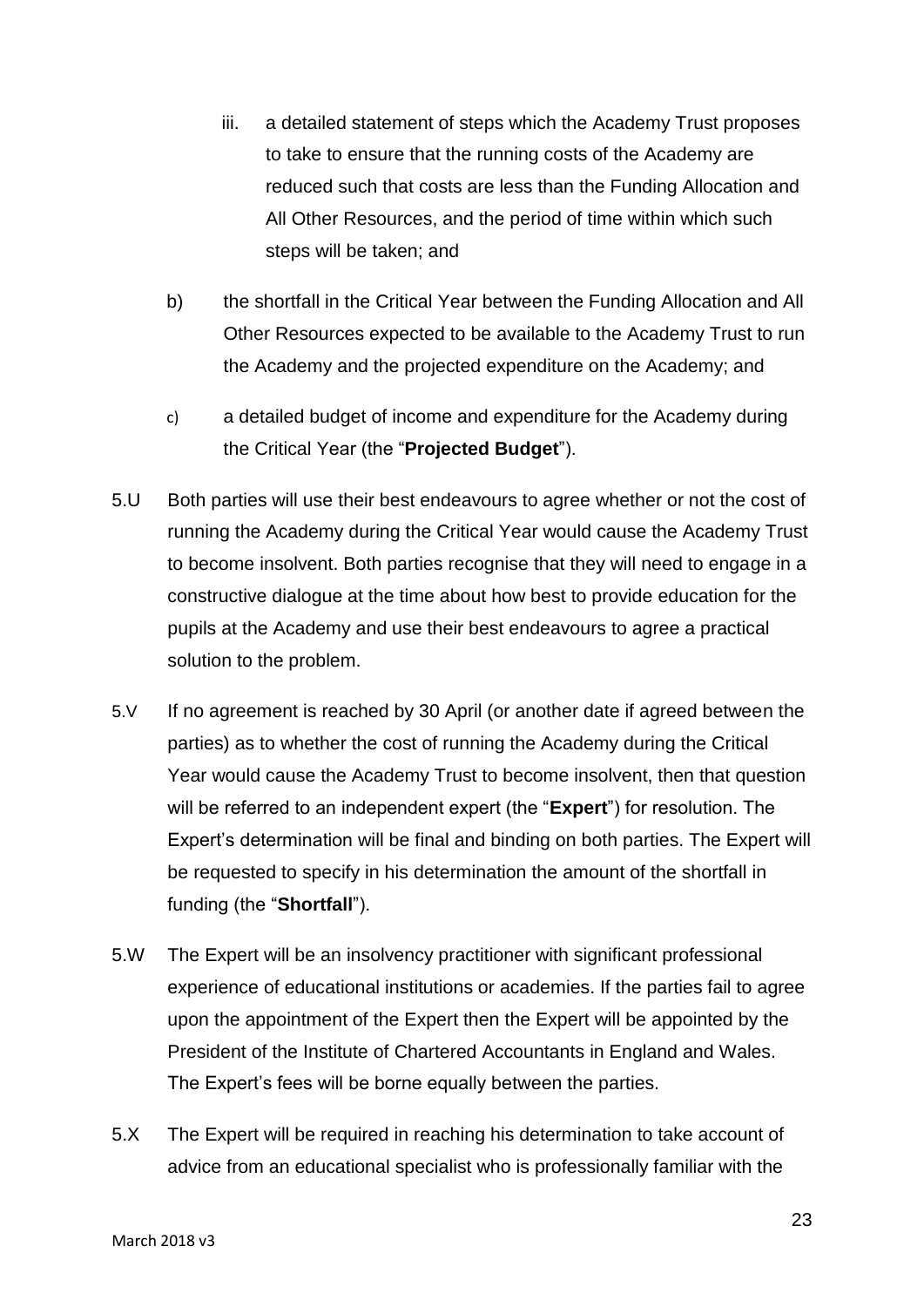issues arising from the budget management of schools. If the parties fail to agree upon the appointment of the educational specialist then the educational specialist will be appointed by the Chairman of the Specialist Schools and Academies Trust (or any successor or equivalent body). The educational specialist's fees will be borne equally between the parties.

5.Y If the Expert determines that the cost of running the Academy during the Critical Year would cause the Academy Trust to become insolvent, and the Secretary of State will not have agreed to provide sufficient additional funding to cover the Shortfall, then the Academy Trust will be entitled to terminate this Agreement, by notice expiring on 31 August before the Critical Year. Any such notice will be given within 21 days after (a) the Expert's determination will have been given to the parties or (b), if later, the Secretary of State will have given written notice of his refusal to provide sufficient additional funding for the Academy to cover the Shortfall.

#### <span id="page-23-0"></span>**Effect of termination**

- 5.Z If this Agreement is terminated, the Academy will cease to be an Academy within the meaning of sections 1 and 1C of the Academies Act 2010.
- 5.AA Subject to clauses 5.BB and 5.CC, if the Secretary of State terminates this Agreement under clause 5.A, he will indemnify the Academy Trust. If the Secretary of State terminates this Agreement otherwise than under clause 5.A, he may at his discretion indemnify or compensate the Academy Trust.
- 5.BB The amount of any such indemnity or compensation will be determined by the Secretary of State, having regard to representations made to him by the Academy Trust, and will be paid as and when the Secretary of State considers appropriate.
- 5.CC The categories of expenditure incurred by the Academy Trust in consequence of termination, for which the Secretary of State may indemnify the Academy Trust under clause 5.AA, may include:
	- a) staff compensation and redundancy payments;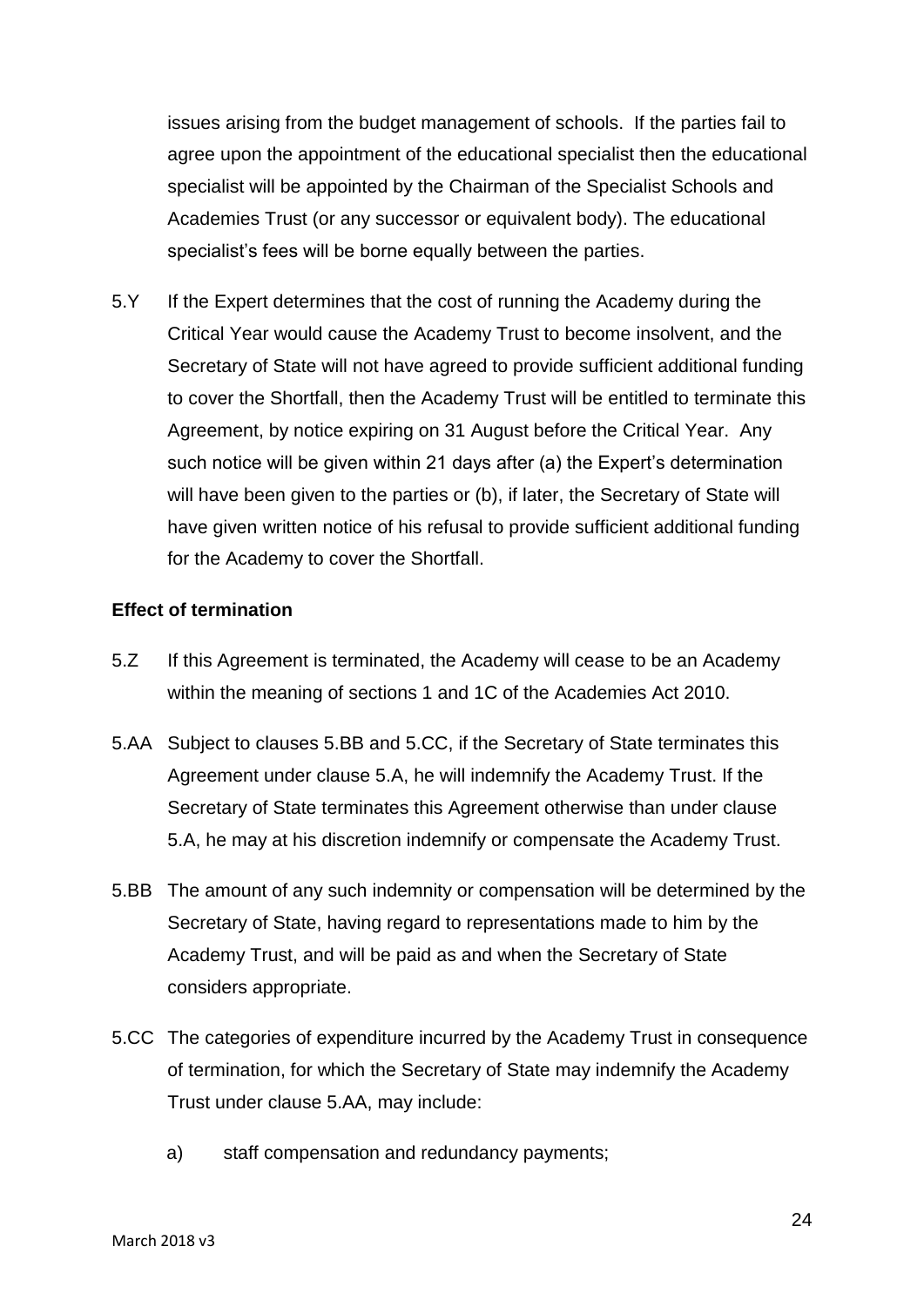- b) compensation payments in respect of broken contracts;
- c) expenses of disposing of assets or adapting them for other purposes;
- d) legal and other professional fees; and
- e) dissolution expenses.
- 5.DD If this Agreement is terminated, and the Academy Trust owns capital assets which have been partly or wholly funded by HM Government, the Academy Trust must, as soon as possible after the termination date:
	- a) transfer a proportion of those capital assets, equal to the proportion of the original financial contribution made by HM Government, to a nominee of the Secretary of State to use for educational purposes; or
	- b) if the Secretary of State directs that a transfer under clause 5.DD(a) is not required, pay to the Secretary of State at the termination date (or, by agreement with the Secretary of State, at the date of their subsequent disposal) a sum equivalent to the proportion of the original financial contribution made by HM Government.
- 5.EE The Secretary of State may:
	- a) waive all or part of the repayment due under sub-clause 5.DD(b) if the Academy Trust obtains his permission to invest the sale proceeds for its charitable purposes; or
	- b) direct the Academy Trust to pay all or part of the sale proceeds to the relevant LA.

# <span id="page-24-0"></span>**6. OTHER CONTRACTUAL ARRANGEMENTS**

#### <span id="page-24-1"></span>**Annexes**

6.A Any annexes to this Agreement form part of and are incorporated into this Agreement.

#### <span id="page-24-2"></span>**The Master Agreement**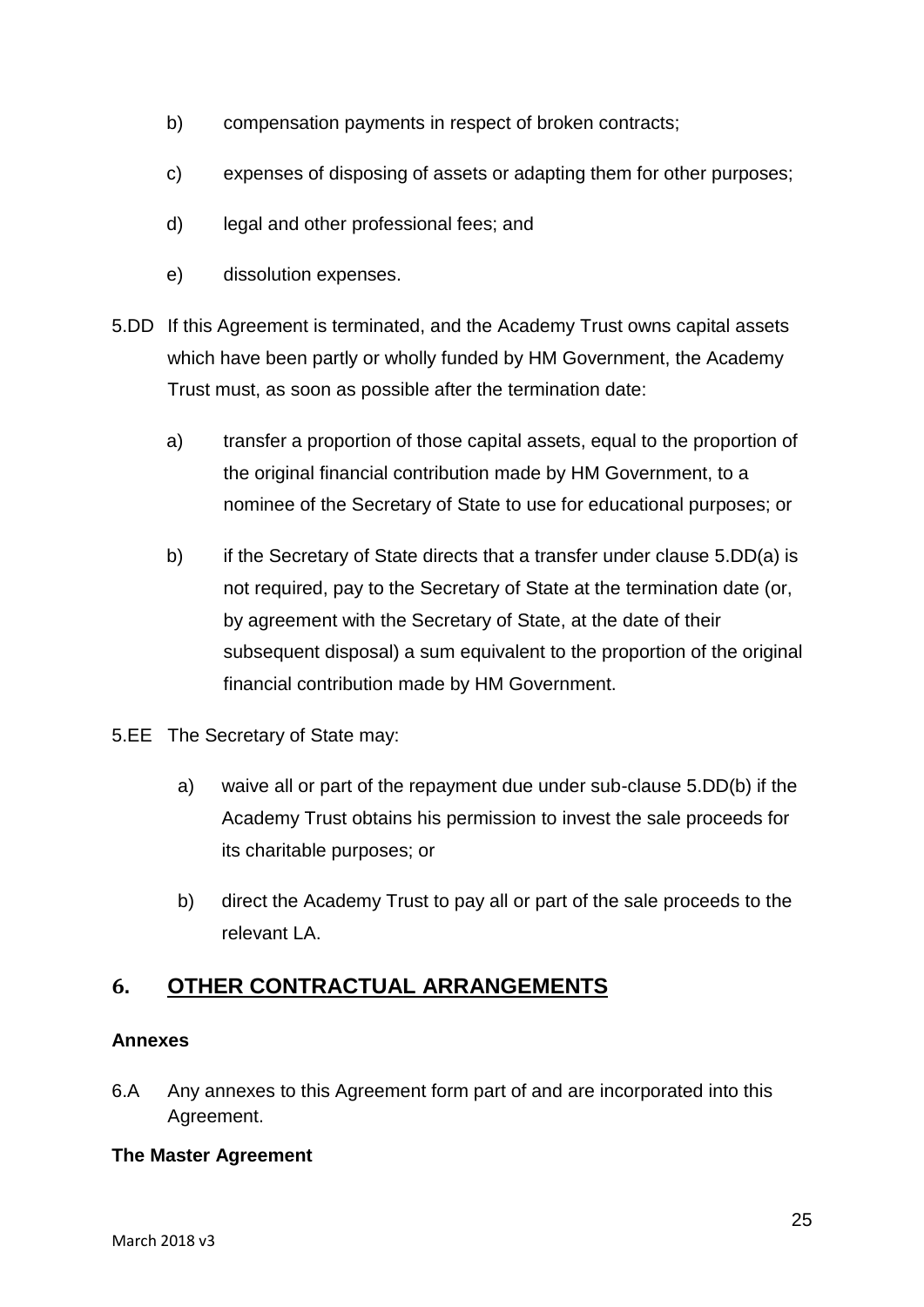6.B Except as expressly provided in this Agreement, all provisions of the Master Agreement have full force and effect.

#### <span id="page-25-0"></span>**General**

- 6.C The Academy Trust cannot assign this Agreement.
- 6.D Failure to exercise, or a delay in exercising, any right or remedy of the Secretary of State under this Agreement (including the right to terminate this Agreement), or a single or partial exercise of such a right or remedy, is not a waiver of, and does not prevent or restrict any initial or further exercise of, that or any other right or remedy.
- 6.E Termination of this Agreement will not affect the accrued rights, remedies, obligations or liabilities of the parties existing at termination.
- 6.F This Agreement may be executed in any number of counterparts, each of which when executed and delivered shall constitute a duplicate original, but all of which will together constitute the same agreement.
- 6.G This Agreement and any dispute or claim arising out of or in connection with it or its subject matter or formation (including non-contractual disputes or claims) shall be governed by and construed in accordance with the law of England and Wales, and submitted to the exclusive jurisdiction of the courts of England and Wales.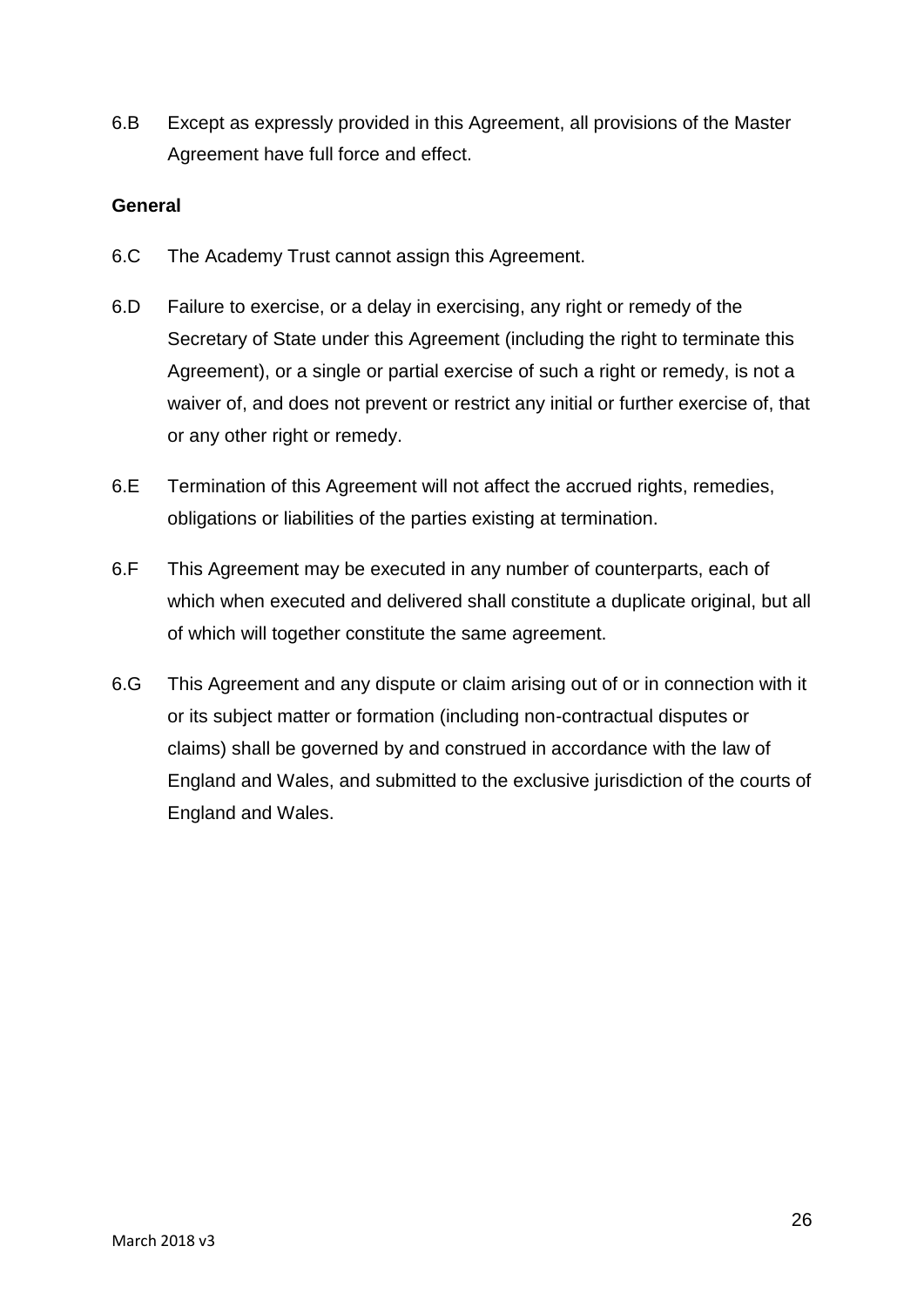This Agreement was executed as a Deed on 2018

Executed on behalf of the **Academy Trust** by:

………………………..

and ………………………..

**Director**

**Witness**

Name:

Address:

The Corporate Seal of

## **THE SECRETARY OF STATE FOR EDUCATION**

affixed to this deed is authenticated by:

………………………..

**Duly Authorised**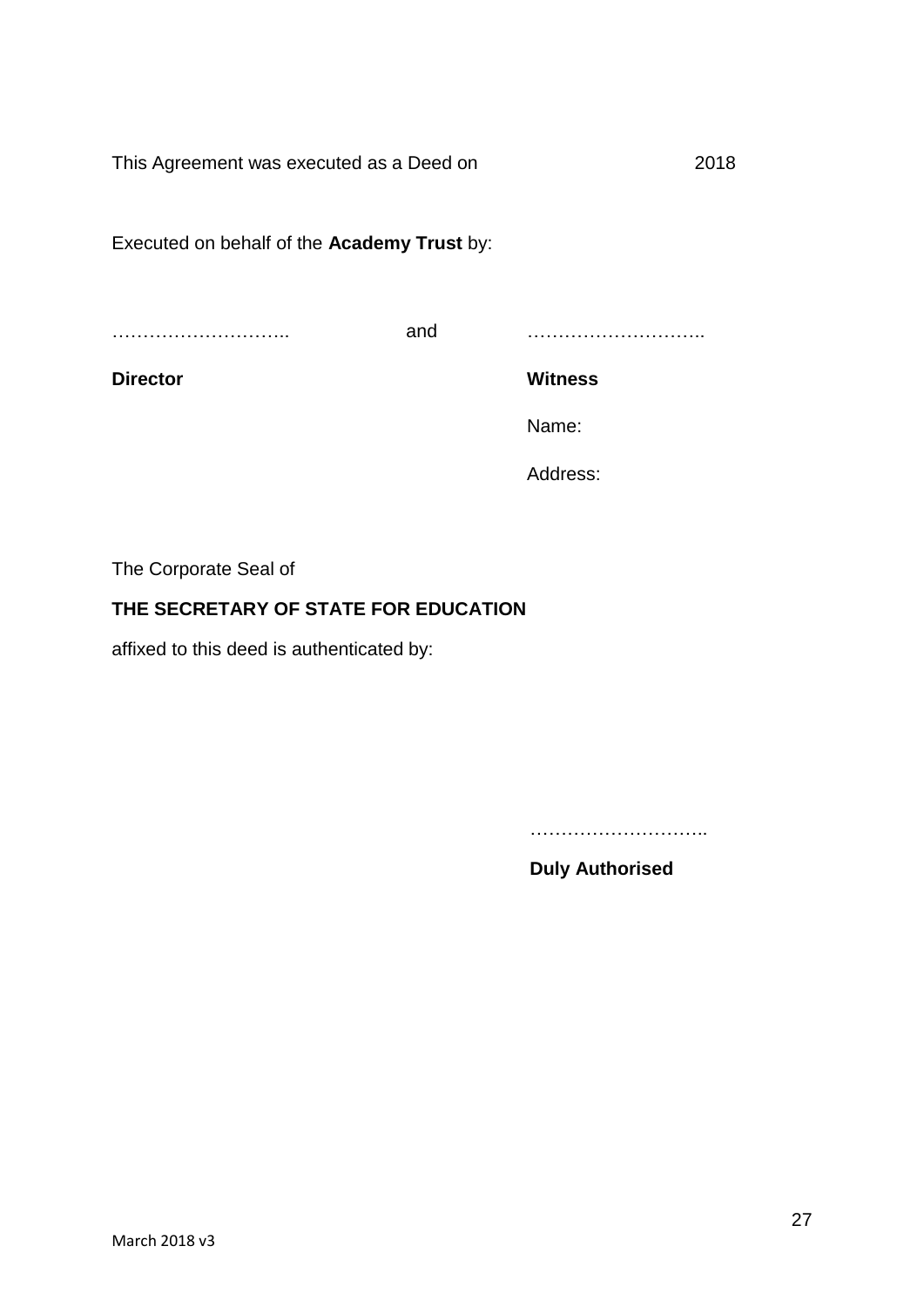# <span id="page-27-0"></span>**ANNEXES**

# <span id="page-27-1"></span>**7. ADMISSION OF CHILDREN AND YOUNG PEOPLE WITH EDUCATION, HEALTH AND CARE PLANS**

"**EHC plan**" means an Education, Health and Care plan made under section 37 of the Children and Families Act 2014.

7.A Except as set out in clause 8 below, the Children and Families Act 2014 imposes duties directly on Academies in respect of pupils with special educational needs, including the admission of pupils with EHC plans. If an Academy Trust considers that a LA should not have named the Academy in an EHC plan, it may ask the Secretary of State to determine whether the LA has acted unreasonably, and to make an order directing the LA to reconsider. The Academy Trust must admit the pupil if such a determination is pending. The Secretary of State's determination as to whether the LA acted unreasonably will be final, subject to any right of appeal which a parent of the pupil may have to the First Tier Tribunal (Special Educational Needs and Disability) or the Upper Tribunal Administrative Appeals Chamber.

# <span id="page-27-2"></span>**8. ADMISSION OF CHILDREN WITH A STATEMENT OF SPECIAL EDUCATIONAL NEEDS**

(Clauses 8.A-8.G only apply where the pupil has a statement of special educational needs (SEN) rather than an EHC plan and where they therefore continue to be subject to the relevant provisions of the Education Act 1996. EHC plans are replacing statements of SEN but although all statements of SEN should have been converted to an EHC plan by the 1 April 2018 this clause is retained to protect pupils who still have a statement of special education need after this date. The detail on the drafting of a statement below is retained to protect pupils in exceptional circumstances.)

"**Statement of SEN**" means a statement made under section 324 of the Education Act 1996.

.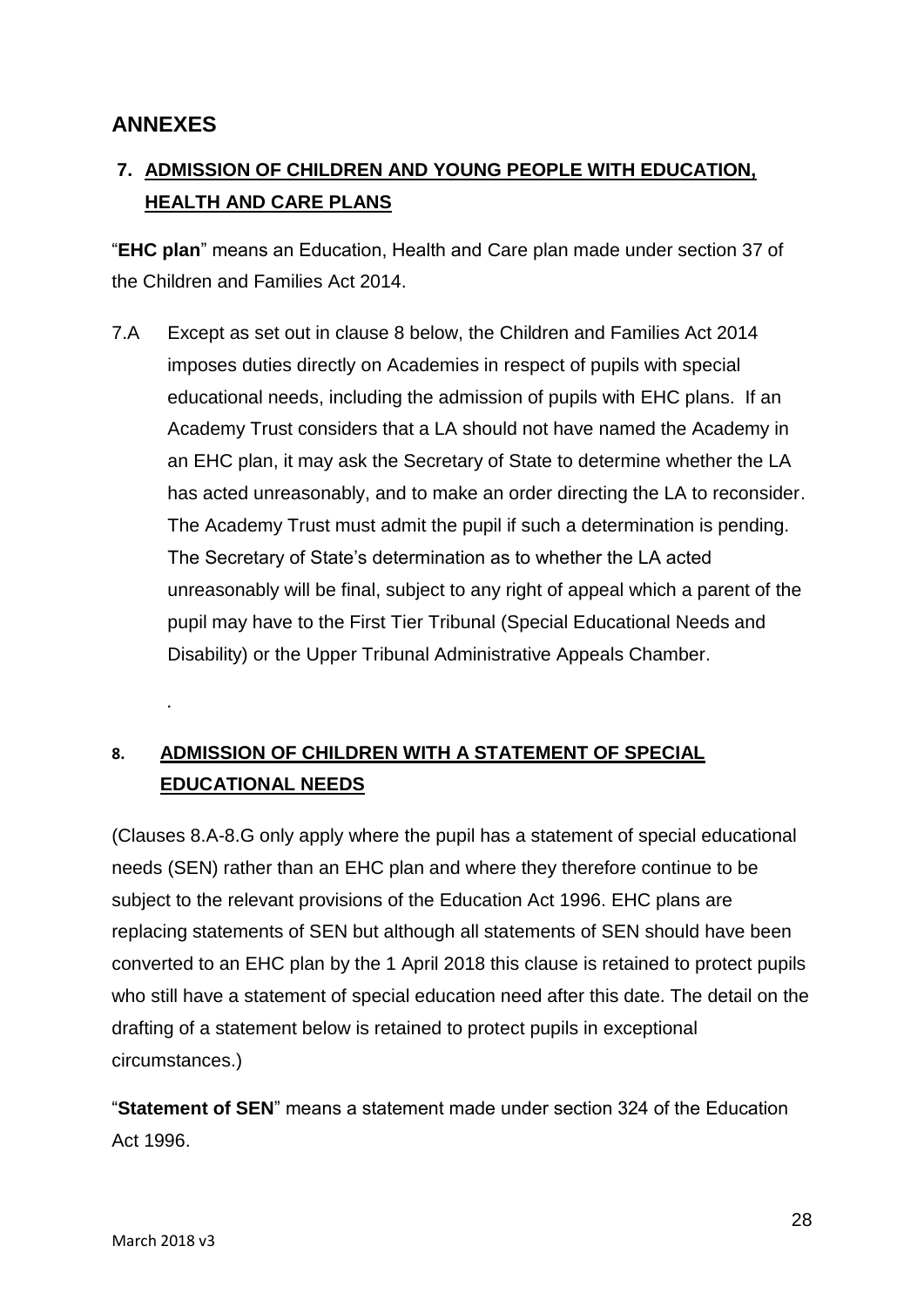- 8.A The Academy Trust must admit all children with a Statement of SEN naming the Academy.
- 8.B The Academy Trust must have regard to the Special Educational Needs Code of practice 2001 when dealing with statements of SEN.
- 8.C Where the LA sends the Academy Trust a draft statement with a proposal that the Academy is named in the final statement, the Academy Trust must respond within 15 working days unless the time period falls within a school holiday that is longer than two weeks in which case the Academy Trust should respond within 15 working days of the end of the school holiday.
- 8.D In its response the Academy Trust must either:
	- a. consent to being named in the final statement or
	- b. explain why it believes that admitting the child would be incompatible with the provision of efficient education for other children and the efficient use of resources, including why no reasonable steps could secure compatibility. In doing so the Academy Trust must have regard to the relevant legislation and Code of Practice. If the LA does not agree with the Academy Trust's response, and names the Academy in the child's Statement of SEN, the Academy Trust must admit the child to the school as specified in the statement or otherwise by the LA. The final decision as to whether to name the Academy falls to the LA.
- 8.E If the Academy Trust considers that the LA should not have named the Academy in the statement of SEN, it may ask the Secretary of State to determine whether the LA has acted unreasonably, and to make an order directing the LA to reconsider. The Academy Trust must admit the pupil if such a determination is pending. The Secretary of State's determination will be final, subject only to any right of appeal which a parent of the child may have to the First-tier Tribunal (Special Educational Needs and Disability) or the Upper Tribunal Administrative Appeals Chamber.
- 8.F If a parent of a child for whom the LA maintains a statement appeals to the First-tier Tribunal (Special Educational Needs and Disability) or the Upper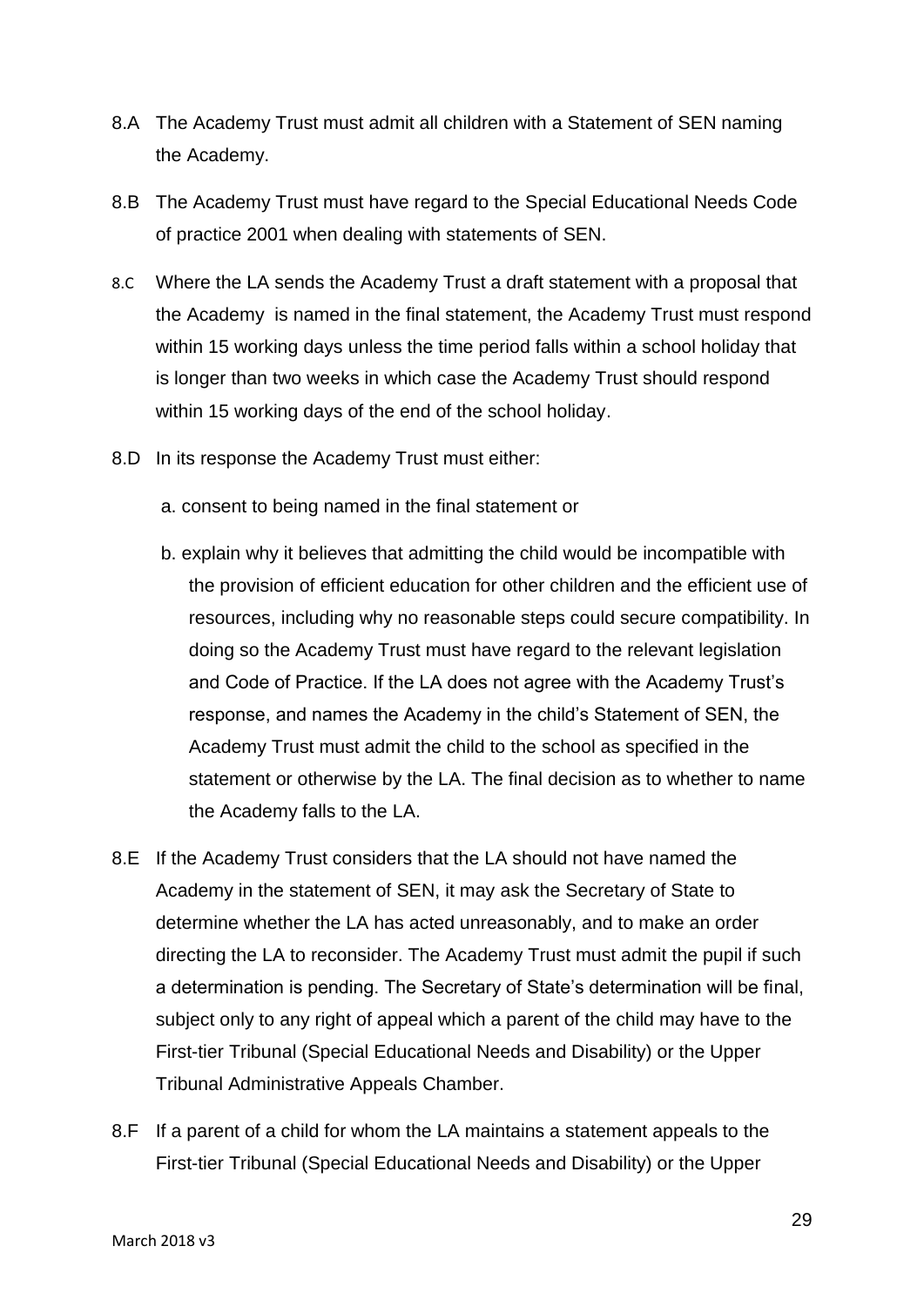Tribunal Administrative Appeals Chamber, either for or against the naming of the Academy in the child's statement, then the Tribunal's decision will be binding, even if it is different from that of the Secretary of State.

- 8.G Where it has been finally determined that the Academy be named in a child's Statement of SEN, the Academy Trust must admit the child to the Academy, notwithstanding any other admissions requirements in this Agreement.
- 8.H Clauses 8.A to 8.G only apply insofar as the relevant provisions of the Children and Families Act 2014 relating to SEN and disability do not apply to Academies and Free Schools.